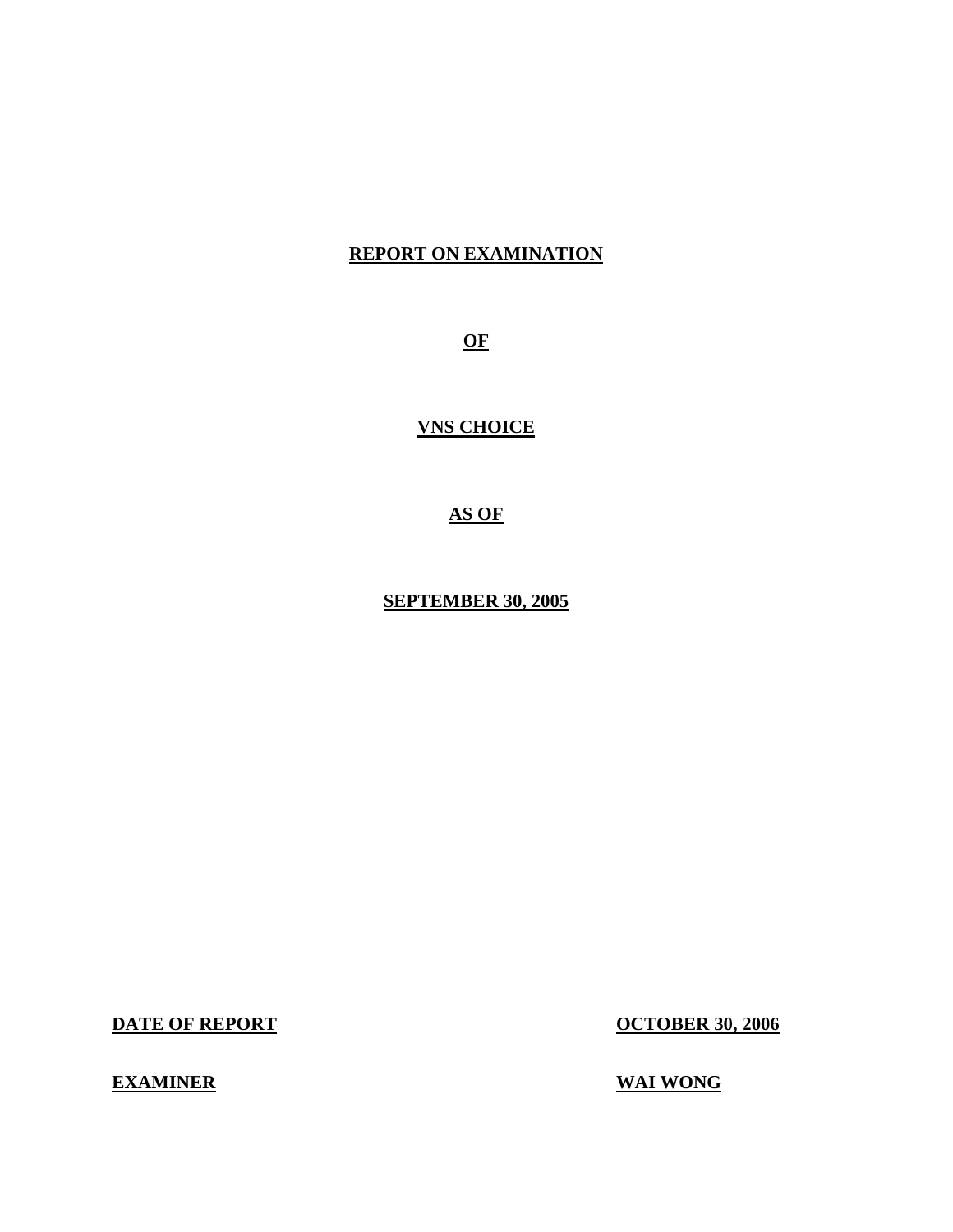## **TABLE OF CONTENTS**

## **ITEM NO.**

## **PAGE NO.**

| 1. | Scope of examination                            | $\overline{2}$ |
|----|-------------------------------------------------|----------------|
| 2. | Description of Plan                             | 3              |
|    | A. Management                                   | 4              |
|    | B. Territory and plan of operation              | 6              |
|    | C. Enrollment                                   | 7              |
|    | D. Holding company system                       | $\overline{7}$ |
|    | E. Contingent reserve fund                      | 10             |
|    | Inter-company agreements<br>F.                  | 11             |
|    | G. Conflict of interest policy                  | 13             |
|    | H. Accounts and records                         | 14             |
| 3. | <b>Financial statements</b>                     | 18             |
|    | A. Balance sheet                                | 18             |
|    | B. Statement of revenue, expenses and net worth | 20             |
| 4. | Claims payable                                  | 21             |
| 5. | Market conduct                                  | 22             |
|    | A. Claims processing                            | 22             |
|    | B. Prompt Pay Law                               | 26             |
|    | C. Utilization review                           | 31             |
| 6. | Summary of comments and recommendations         | 33             |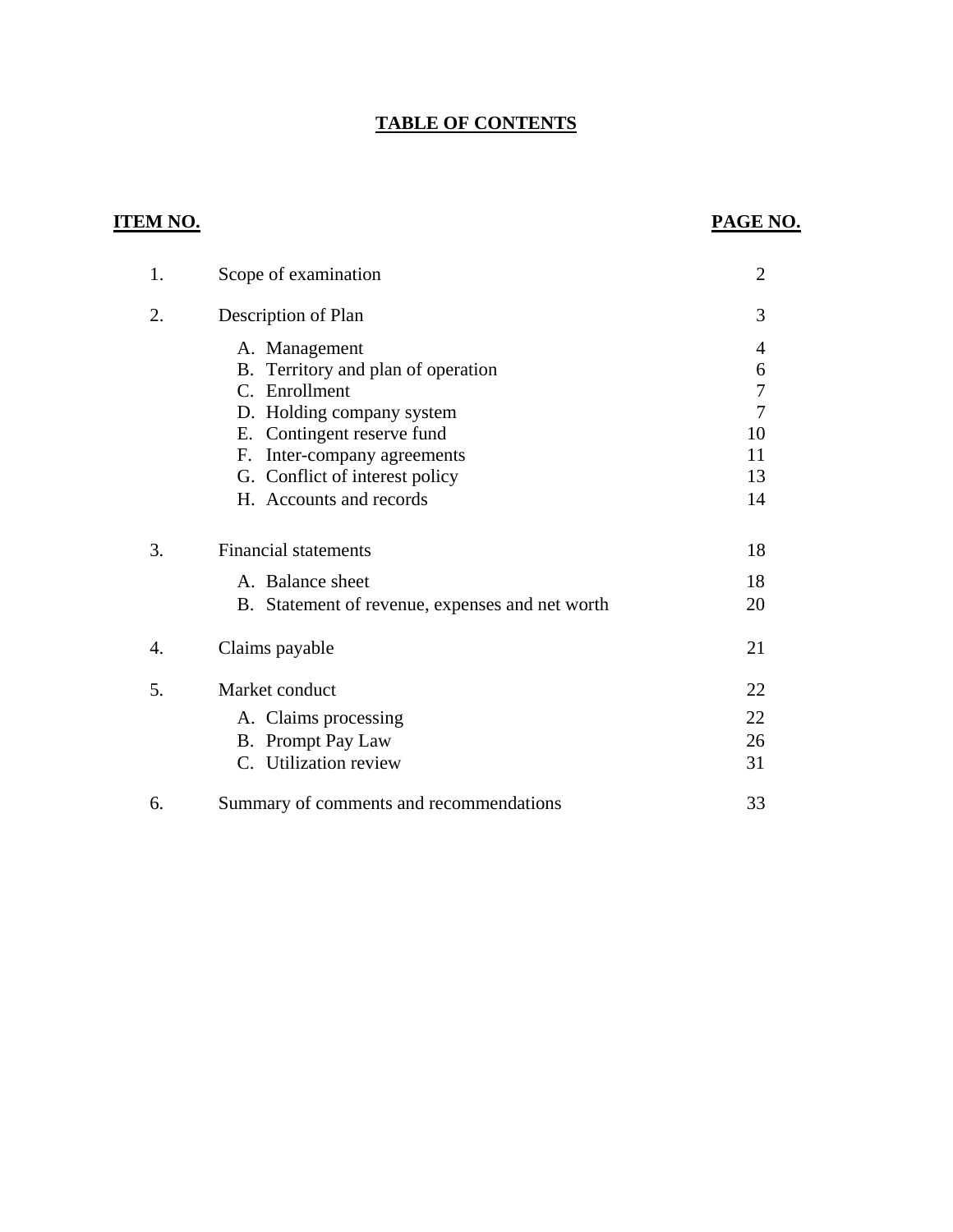

25 BEAVER STREET STATE OF NEW YORK INSURANCE DEPARTMENT NEW YORK, NEW YORK 10004

Governor George E. Pataki **Howard Mills** George E. Pataki Howard Mills **Howard Mills** Howard Mills **Howard Mills** 

Superintendent

October 30, 2006

Honorable Howard Mills Superintendent of Insurance Albany, New York 12257

Sir:

Pursuant to the provisions of the New York Insurance Law and acting in accordance with instructions contained in Appointment Number 22241, dated July 29, 2004, attached hereto, I have made an examination into the condition and affairs of VNS CHOICE, a not-for-profit managed long-term care plan (MLTCP) incorporated under the provisions of Article 4403-f of the New York Public Health Law, as of September 30, 2005, and submit the following report thereon.

The examination was conducted at the home office of VNS CHOICE, located at Five Penn Plaza, New York, New York 10001.

Wherever the terms "the Plan" or "VNS" appear herein, without qualification, they should be understood to mean VNS CHOICE.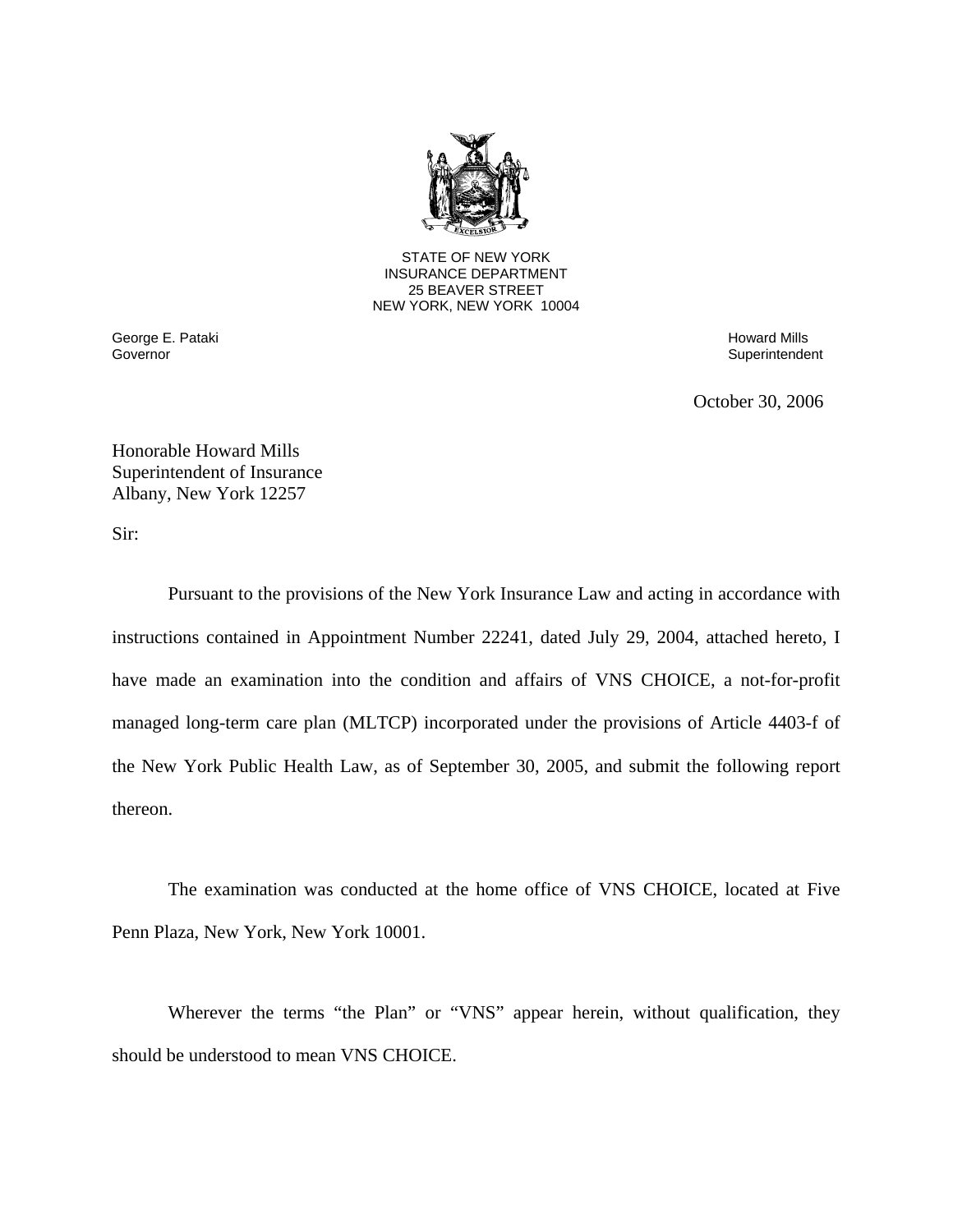#### 1. **SCOPE OF EXAMINATION**

<span id="page-3-0"></span>This examination covered the period from January 1, 1998 through September 30, 2005. Transactions occurring subsequent to this period were reviewed where deemed appropriate by the examiner. This was the first examination of VNS CHOICE.

The examination comprised a verification of assets and liabilities as of September 30, 2005 in accordance with generally accepted accounting principles (GAAP) and as such included a review of income and disbursements deemed necessary to accomplish such verification, and utilized, to the extent considered appropriate, work performed by the Plan's independent certified public accountants. A review or audit was also made of the following items as called for in the *Examiners' Handbook of the National Association of Insurance Commissioners (NAIC)*:

History of the Plan Management and control Corporate records Fidelity bond and other insurance Territory and plan of operation Growth of the Plan Business in force Loss experience Accounts and records Financial statements

This report on examination is confined to financial statements and comments on those matters which involve departures from laws, rules or regulations, or which are deemed to require explanation or description.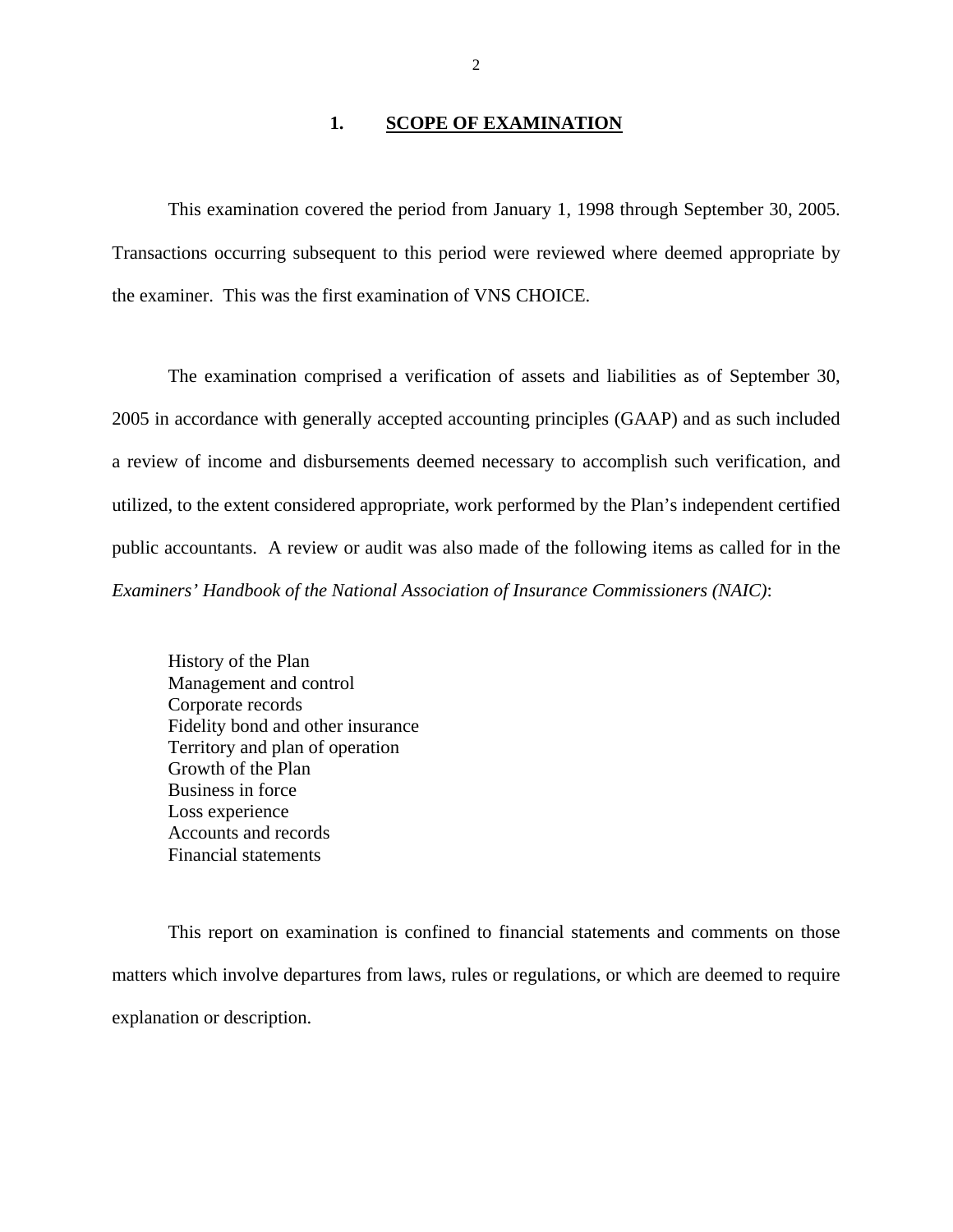#### 2. **DESCRIPTION OF PLAN**

<span id="page-4-0"></span>VNS CHOICE is a not-for-profit corporation incorporated under the provisions of Article 4403-f of the New York Public Health Law, and is an affiliated organization of Visiting Nurse Service of New York. VNS CHOICE is under contract to the New York State Department of Health as a risk-bearing managed long-term care (MLTC) program. New York State's MLTC program is designed to provide services to Medicaid and nursing home eligible populations who require long-term care, but choose to reside at home. The plans which participate in the MLTC program are financed by Medicaid for each member enrolled through a fixed monthly capitation payment calculated on a per member per month basis. VNS CHOICE began enrolling members on January 1, 1998 and operates in the five boroughs of New York City.

A Certificate of Incorporation for VNS CHOICE was filed with the Public Health Council and the Department of State on May 30, 1997, under Section 402 of the Not-for-Profit Corporation Law. An amended Certificate of Incorporation was filed with the Public Health Council and the Department of State on March 3, 2003, under Section 803 of the Not-for-Profit Corporation Law.

On May 1, 2003, VNS CHOICE established a subsidiary, VNS CHOICE Community Care ("VNS-CCC"), in order to better serve its members under a more cost efficient regulatory framework. VNS-CCC operates as a licensed home care services agency, which provides VNS CHOICE enrollees with care management and home care services. Prior to the formation of VNS-CCC, VNS CHOICE purchased home health aide and professional support services from another affiliated company, VNS Home Care, a certified home health care provider.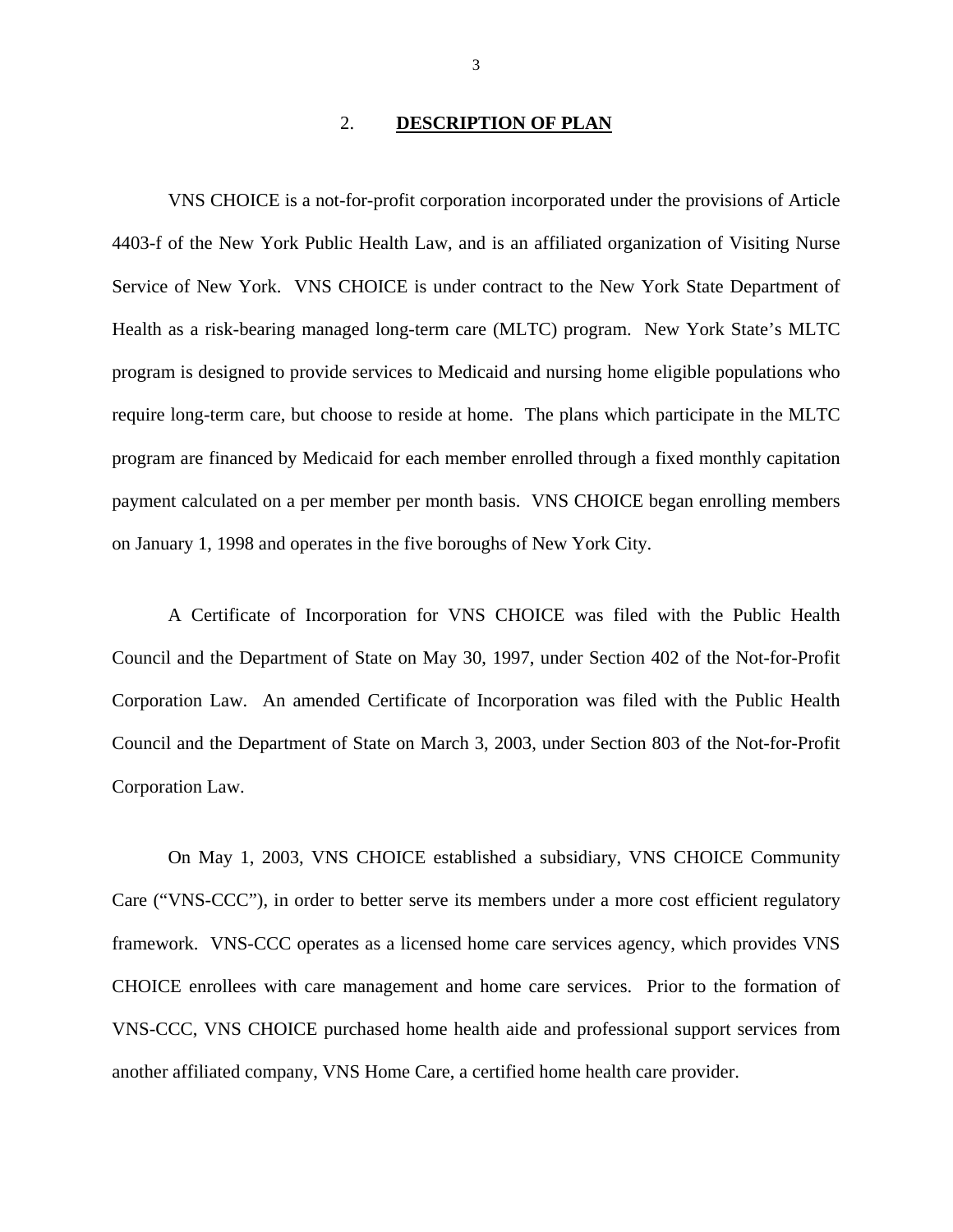<span id="page-5-0"></span>VNS CHOICE had been operating as a demonstration program under a contract with the Department of Health since it began operations in 1998. Prior to the completion of the revisions to Part 98 of the Codes, Rules and Regulations of New York State (10 NYCRR 98-1), which were effective June 2005, Managed Long Term Care Plans were not included as a type of "Managed Care Organization", as defined under Part (Regulation) 98.

This revised Regulation requires all Managed Long Term Care Plans to obtain a certificate of authority within one year of the promulgation of the revised Part 98. VNS CHOICE submitted a certificate of authority application with the Department of Health and was approved on June 9, 2006, subsequent to the date of examination.

VNS CHOICE files its annual and quarterly cost reports with the New York State Department of Health and the New York State Department of Insurance on a consolidated basis, with its subsidiary VNS CHOICE Community Care. Inter-company account balances between VNS CHOICE and VNS CHOICE Community Care are reported as "net" amounts on the cost report filings.

#### A. Management

Pursuant to its by-laws, the management of VNS CHOICE is to be vested in a board of directors consisting of not less than five members; at least one of whom shall be a director of Visiting Nurse Service of New York. At least twenty percent (20%) of the directors shall be either enrollees of VNS CHOICE or their representatives, and no less than one-third of the directors shall be residents of New York State.

4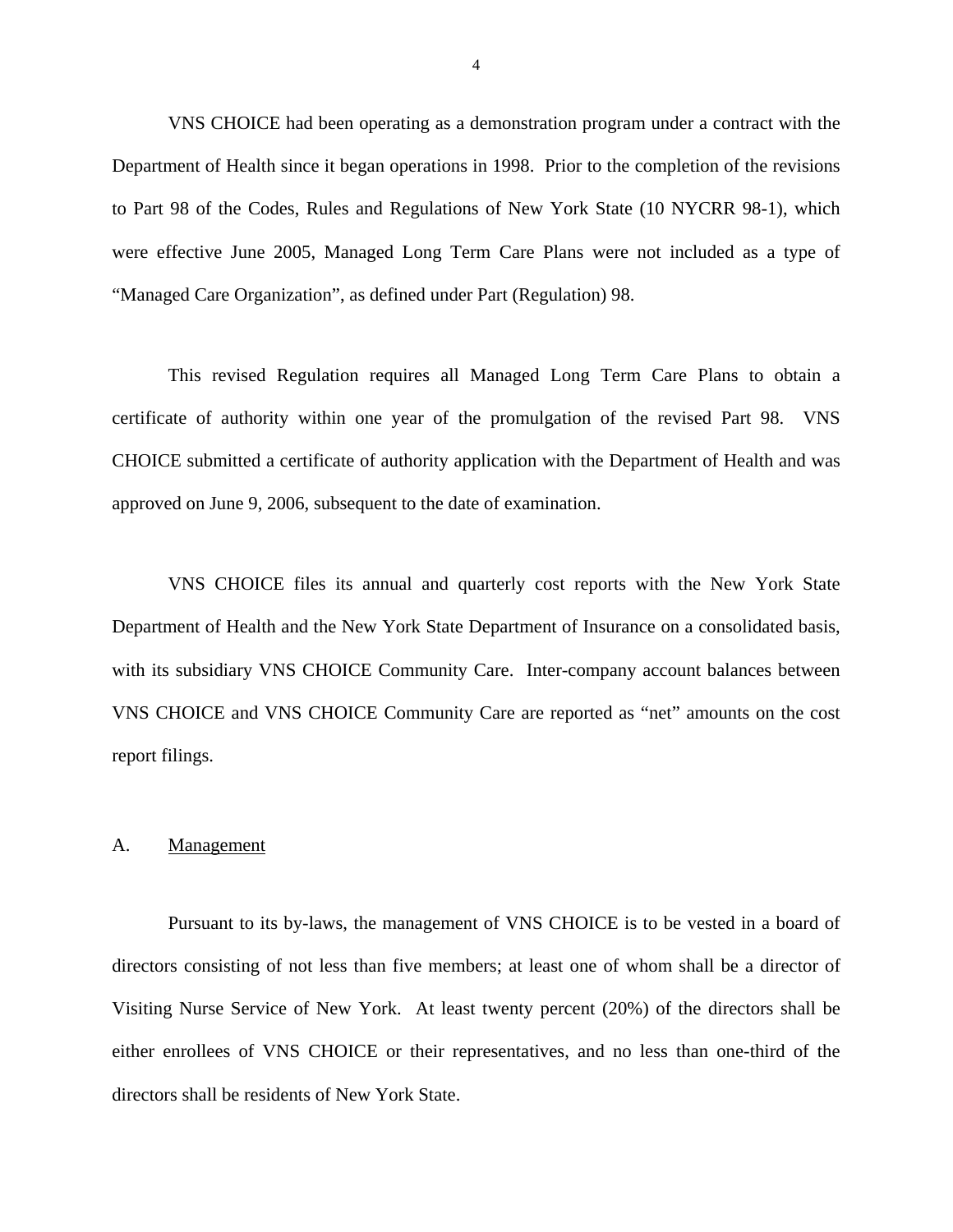A review of the meetings held during the period covered by this examination indicated that board meetings were generally well attended, however, one director, Robert C. Daum, failed to attend either of the two meetings he was eligible to attend, since his election to the board in February of 2005. Subsequent to the examination date, Mr. Daum attended all of the five VNS CHOICE board meetings held.

At September 30, 2005, the Plan's board consisted of the following eight members:

| Name and Residence              | <b>Principal Business Affiliation</b> |
|---------------------------------|---------------------------------------|
| <b>Phyllis Mills</b>            | Trustee,                              |
| New York, NY                    | Mary Flagler Cary Charitable Trust    |
| <i><b>*Rose Dobrof</b></i>      | Professor Gerontology,                |
| New York, NY                    | <b>Brookdale Center on Aging</b>      |
| *Mary Jane Koren, MD, PhD       | Senior Program Office,                |
| New York, NY                    | The Commonwealth Fund                 |
| Kwan-Lan (Tom) Mao              | Retired,                              |
| Darien, CT                      | Citibank Executive                    |
| David O. Wicks                  | Retired,                              |
| New York, NY                    | <b>Cablevision Executive</b>          |
| Andrew Schiff                   | Managing Director,                    |
| New York, NY                    | Perseus-Soros Biopharmaceutical Fund  |
| <b>Robert Daum</b>              | Managing Director,                    |
| New York, NY                    | <b>Gross Capital Partners</b>         |
| Peter Hutchings<br>New York, NY | Retired                               |

\*Enrollee representative – Part  $98-1.11(g)(1)$  of the Administrative Rules and Regulations of the Health Department (10 NYCRR 98-1.11(g)), requires that a minimum of twenty percent (20%) of the board of directors of a Managed Care Organization be comprised of enrollee representatives.

 above, are members of VNSNY's board. In addition to the above statutory requirement, the Plan is also in compliance with the requirements of its by-laws which require: that at least one third of its directors be residents of New York State, and at least one of its directors be a director of Visiting Nurse Service of New York ("VNSNY"). All of the Plan's directors, other than the two enrollee representatives noted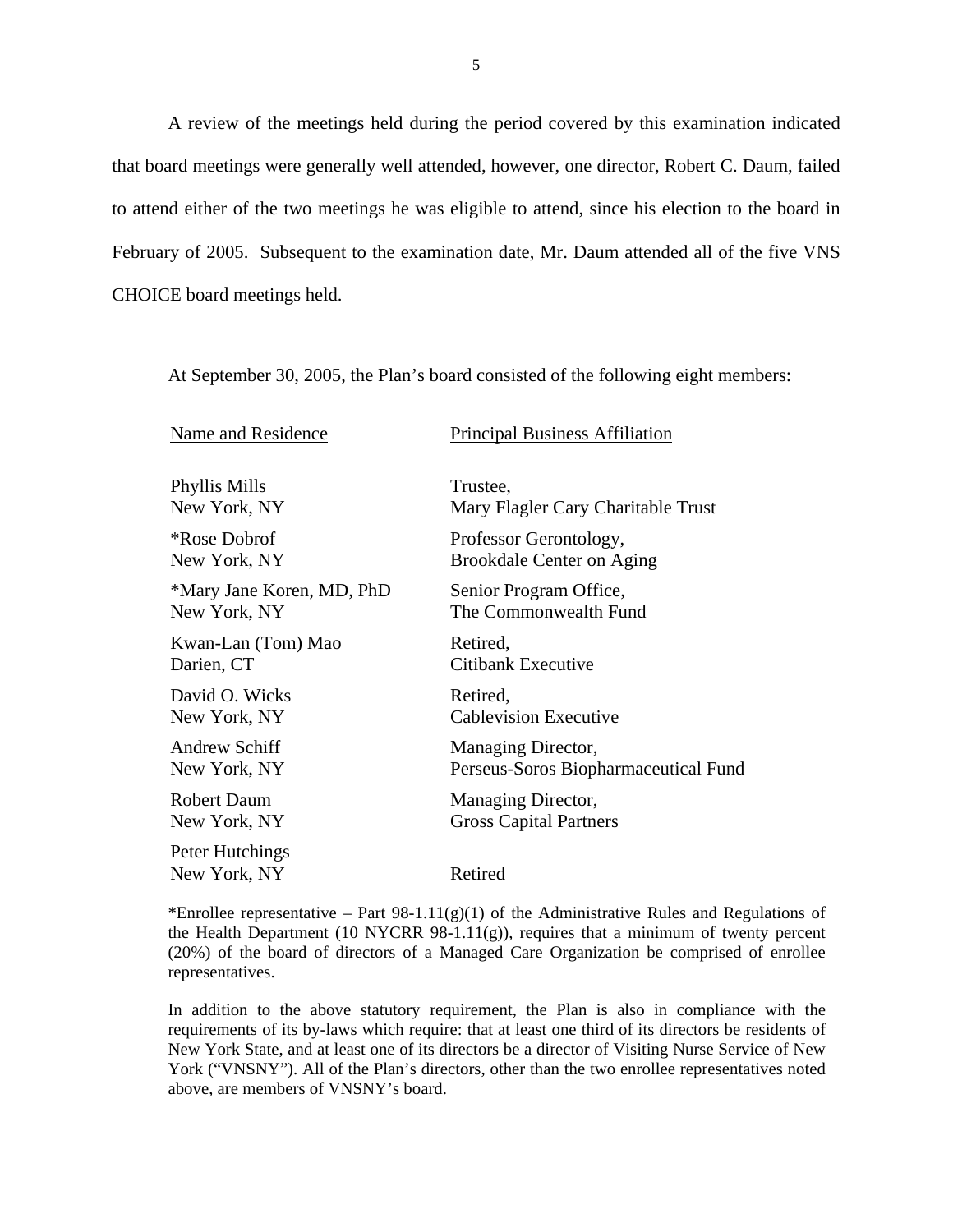<span id="page-7-0"></span>The principal officers of VNS CHOICE as of September 30, 2005 were as follows:

Name Title

Roberta Brill Executive Director Eric Price Director of Finance

#### B. Territory and Plan of Operation

VNS CHOICE was granted a certificate of authority to operate a MLTCP in Manhattan, Bronx, Kings, Queens and Richmond counties, under the provisions of Article 4403-f of the New York Public Health Law. VNS CHOICE contracted with the New York State Department of Health to participate in New York State's partially capitated long-term care program. The contract defines the services that must be provided and the capitation rate to be paid per member per month.

VNS CHOICE enrolls only those individuals eligible for Medicaid that are over 65 years of age and are nursing home eligible, but choose to stay at home. Services are provided by nurses, physical therapists, and home health aides, as well as a network of physicians providing health services such as vision, dental and podiatry care. VNS CHOICE does not provide hospital or basic medical healthcare coverage.

VNS CHOICE's subsidiary, VNS CHOICE Community Care, employs nurses and other physical therapists to provide services to its members. Home health aide services are provided by VNS CHOICE Community Care's affiliate, Partners in Care, and with various other vendors that VNS CHOICE Community Care contracts with. VNS CHOICE maintains a network of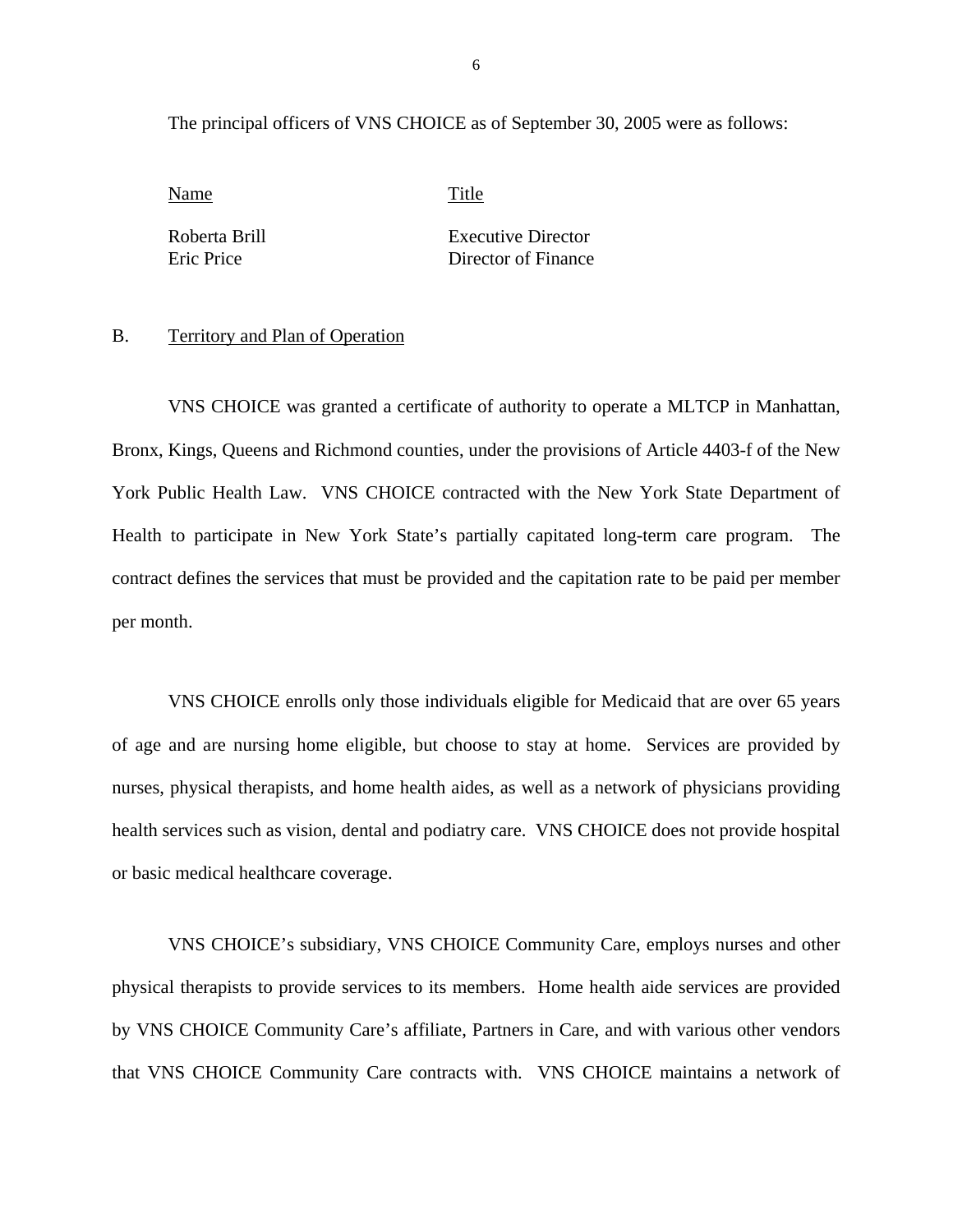providers to provide various medical services to its members. These providers are compensated on a fee-for-service basis by the Plan.

During the examination period VNS CHOICE also provided a drug benefit to its members, but this benefit was no longer available in 2006, with the advent of the Medicare prescription (Part D) drug coverage.

## C. Enrollment

VNS CHOICE began enrolling members on January 1, 1998. As of September 30, 2005, VNS CHOICE's total enrollment was 3,869 members. An analysis of the enrollment during the examination period is set forth below:

|                    | <u> 1998</u> | <u> 1999</u> | <u>2000</u> | <u>2001</u> | 2002  | 2003  | 2004  | 9/30/05 |
|--------------------|--------------|--------------|-------------|-------------|-------|-------|-------|---------|
| Enrollment Jan. 1  |              | 466          | 1,647       | 2,561       | 2,509 | 2,858 | 3,439 | 3,718   |
| Net gain/(loss)    |              | .181         | 914         | (52)        | 349   | 581   | 279   | 151     |
| Enrollment Dec. 31 | 466          | ,647         | 2,561       | 2,509       | 2,858 | 3,439 | 3,718 | 3,869   |

#### D. Holding Company System

VNS CHOICE is a wholly-owned subsidiary of VNS Continuing Care Development Corporation. VNS Continuing Care Development Corporation was established as the corporate parent for all of Visiting Nurse Service of New York's (VNSNY) ventures in the long-term care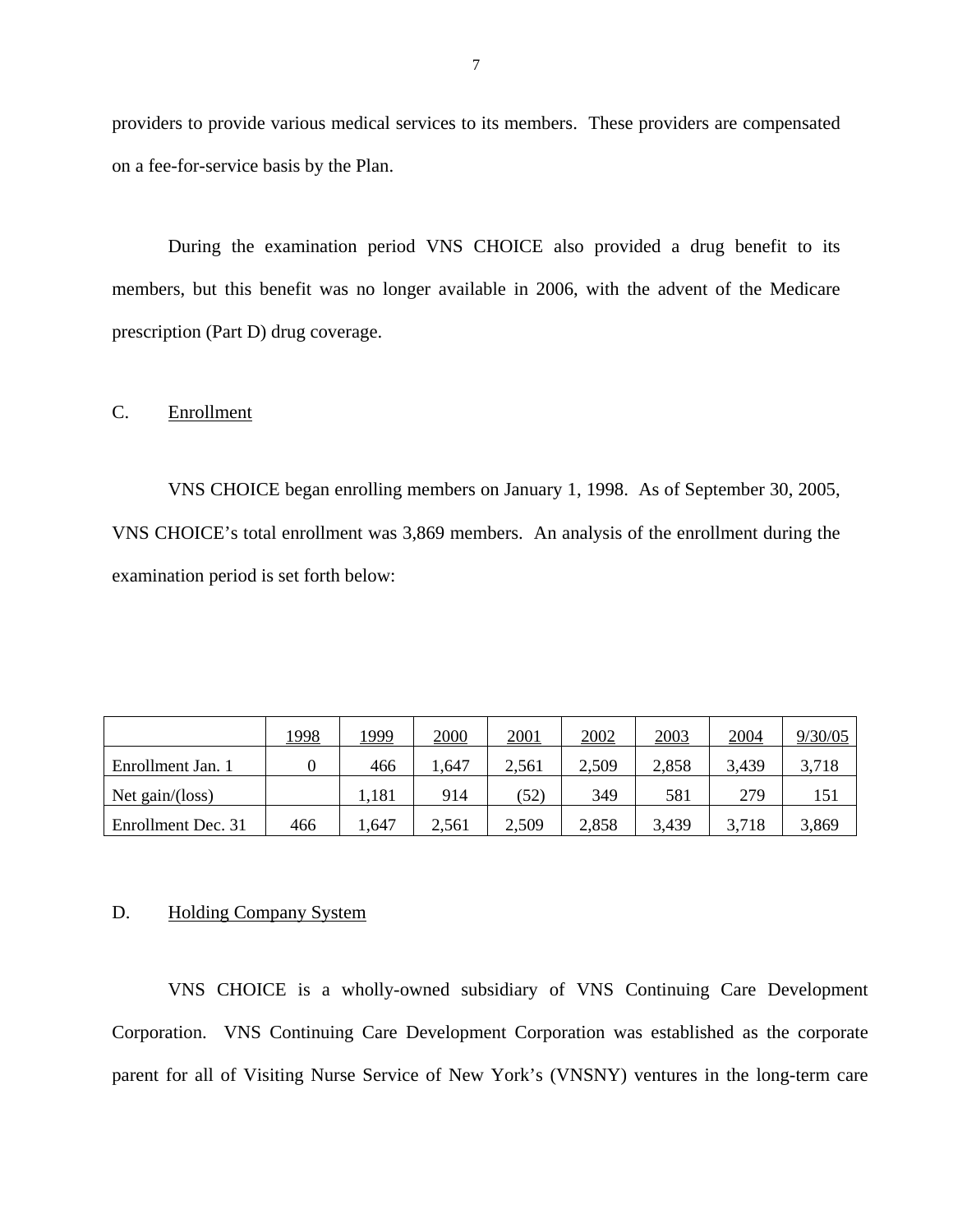arena and is not licensed by any government entity. VNS Continuing Care Development Corporation in turn, is a wholly-owned subsidiary of VNSNY, a not-for-profit home health care agency licensed by the Department of Health, and the ultimate parent in the VNS holding company system.

VNS CHOICE is the parent of VNS CHOICE Community Care (VNS-CCC), a licensed home care service agency which provides VNS CHOICE enrollees with care management and home care services.

Partners in Care is a wholly-owned subsidiary of Visiting Nurse Service of New York. It is a licensed home health care agency that provides home health aide services on a contractual basis to VNS CHOICE Community Care and other affiliated companies.

The following chart depicts VNS CHOICE's relationship with members of its holding company system as of the examination date: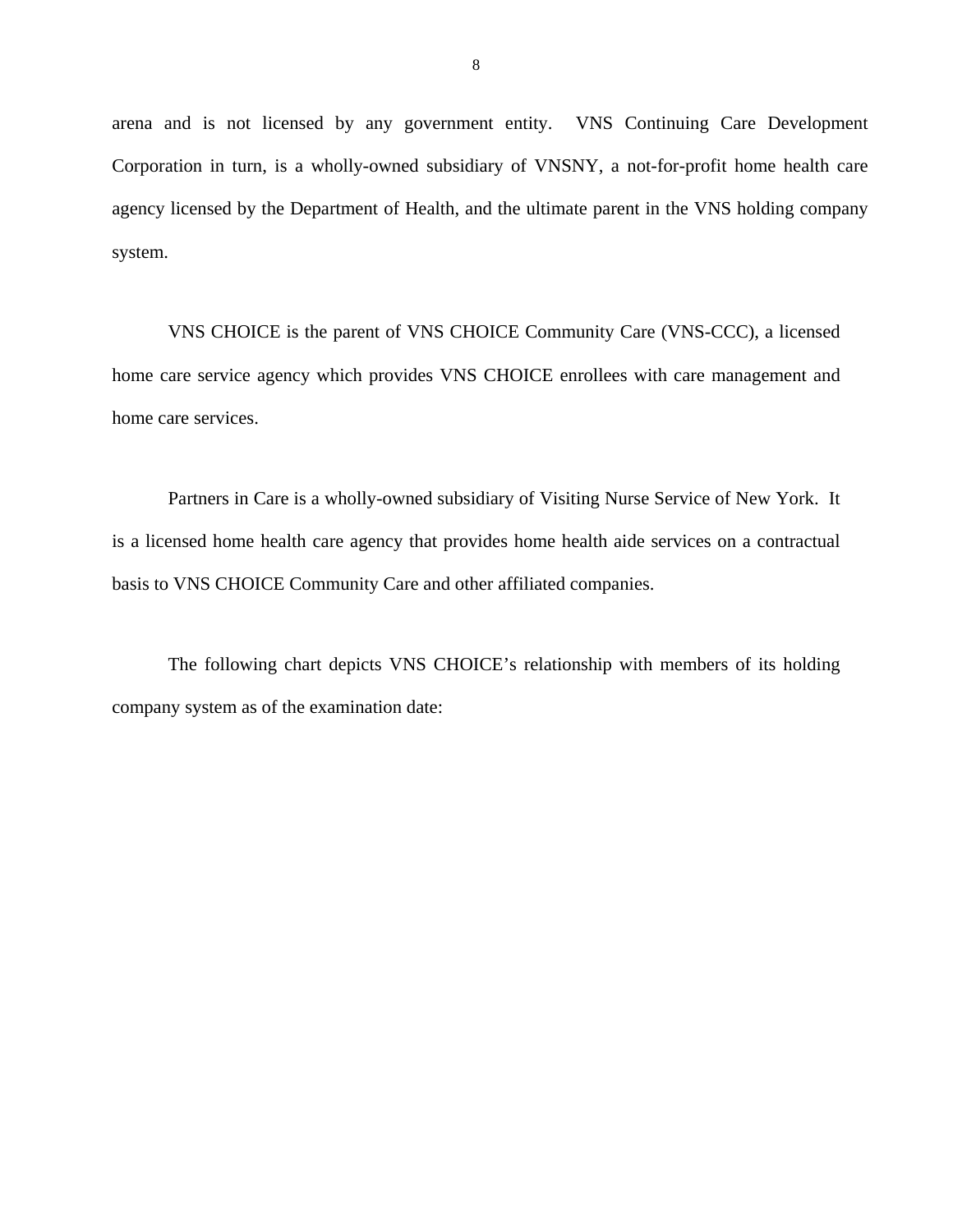

9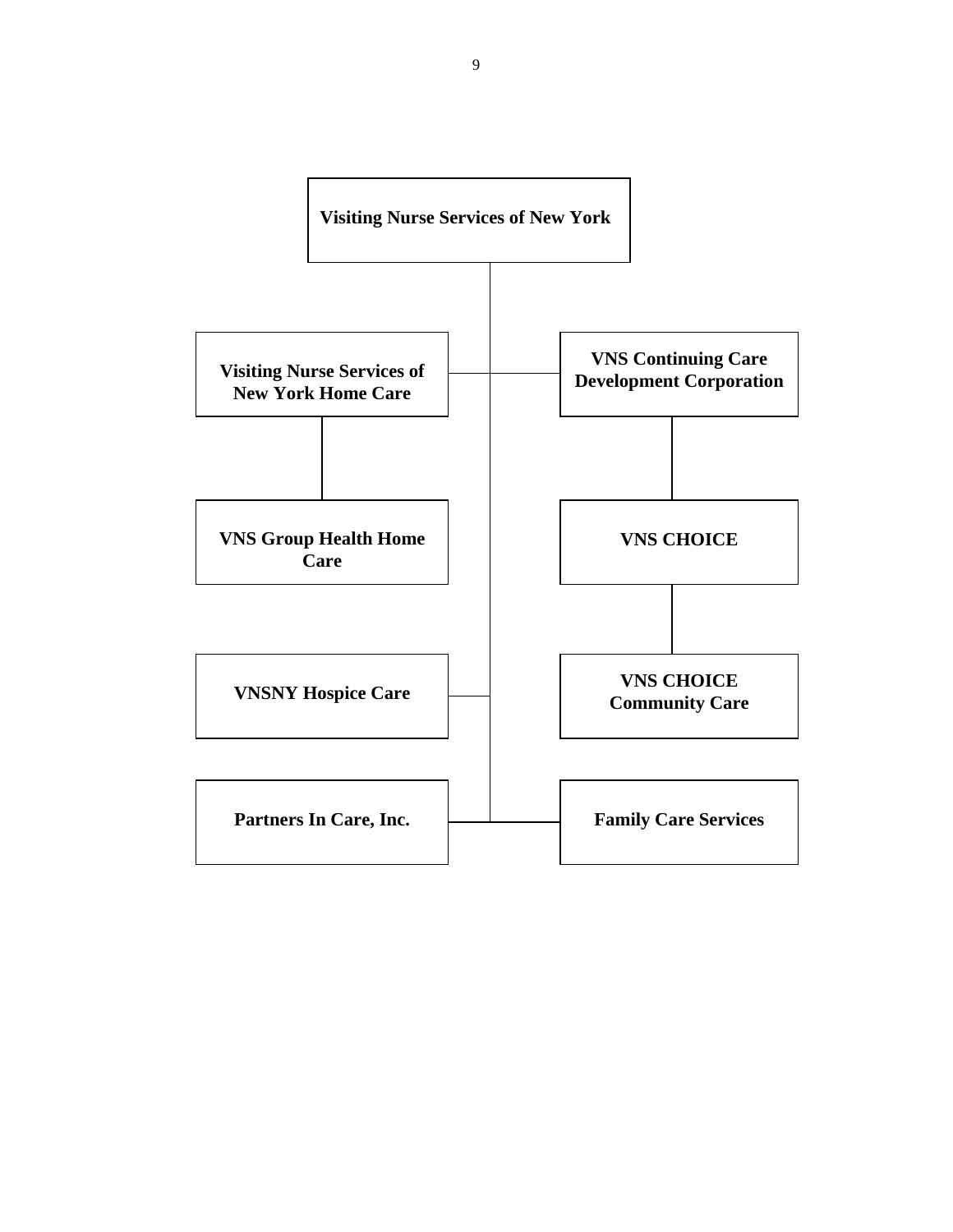#### <span id="page-11-0"></span>E. Contingent Reserve Fund

A certified operating Managed Care Organization such as VNS CHOICE is required to maintain a minimum net worth pursuant to Sections 98-1.11(e) and (f) of Part 98-1 of the Administrative Rules and Regulations of the Health Department (10 NYCRR 98-1.11). The required net worth is calculated as the greater of:

- 1. A reserve fund designed as the contingent reserve fund, which during each calendar year is increased in an amount equal to one percent of premium revenue until it reaches an overall maximum of five percent of the most recent year's net premium income; and
- 2. An escrow deposit account consisting of five percent of the estimated expenditures for health care services for the year.

During the examination period, VNS CHOICE requested and received approval from the New York State Department of Insurance ("Department") to lower the Plan's Escrow Deposit requirement to 2.5% (rather than 5%) of estimated expenditures for health care services for the year. Subsequently, VNS CHOICE's net worth increased so that from 2001 through September 30, 2005, the Plan's net worth exceeded 5% of the estimated expenditures for healthcare services for each year.

The Plan's Contingent Reserve Fund as of December 31, 2004 was \$7,653,176, and was calculated throughout the examination period as follows:

| 1998 Initial Reserve Amount (\$1,000,000 X 5%)        | SS. | 50,000    |
|-------------------------------------------------------|-----|-----------|
| 1998 Premium Revenue (\$7,790,000-\$1,000,000) X (1%) |     | \$67,900  |
| 1998 Contingent Reserve                               |     | \$117,900 |
| $+$ 1999 Premium Revenue (\$49,066,573 X 1%)          |     | \$490,666 |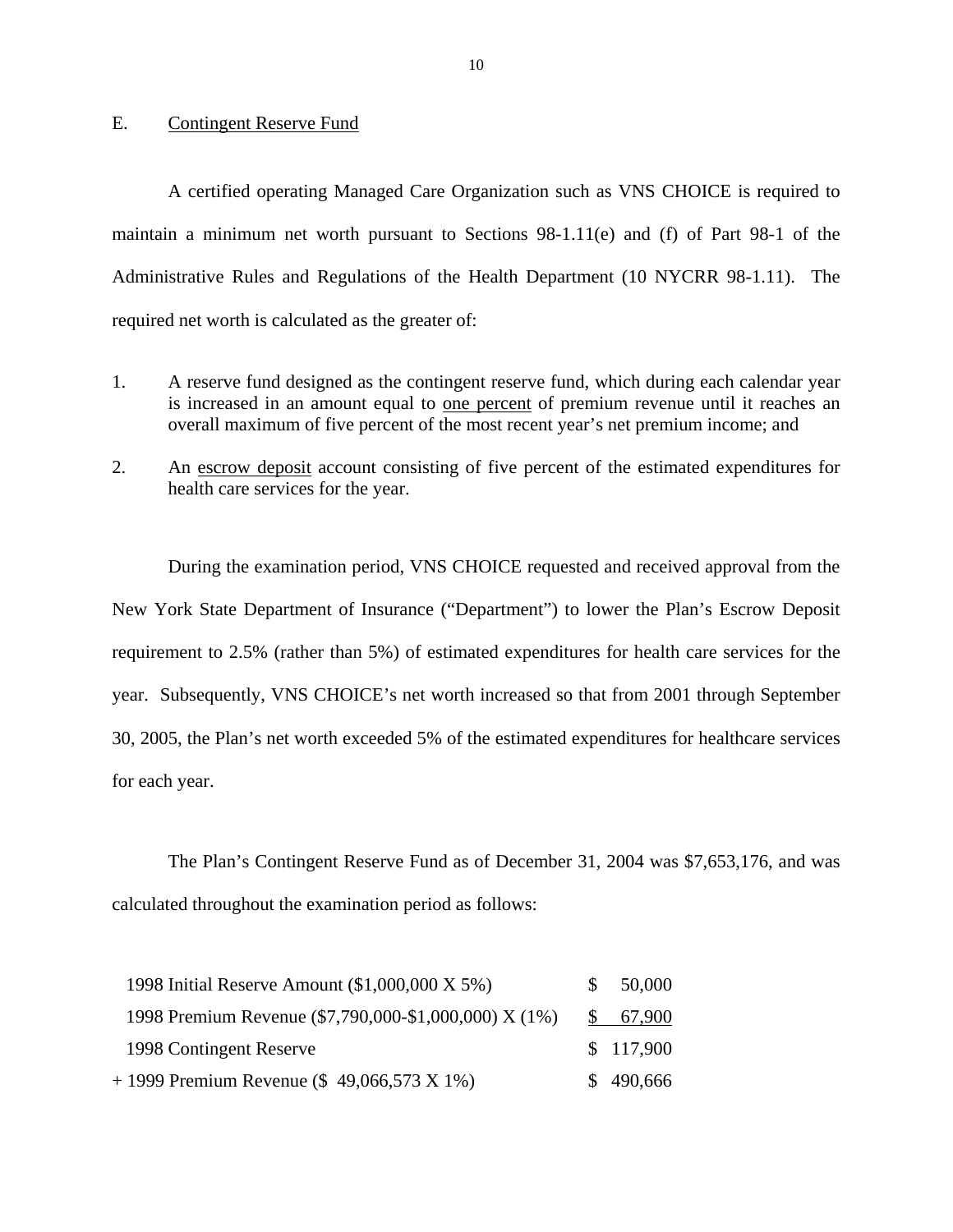<span id="page-12-0"></span>

| $+2000$ Premium Revenue (\$104,437,080 X 1%)    | \$1,044,371 |
|-------------------------------------------------|-------------|
| $+2001$ Premium Revenue (\$115,534,417 X 1%)    | \$1,155,344 |
| $+2002$ Premium Revenue (\$132,751,140 X 1%)    | \$1,327,511 |
| $+2003$ Premium Revenue (\$155,048,283 X 1%)    | \$1,550,483 |
| $+2004$ Premium Revenue (\$196,690,134 X 1%)    | \$1,966,901 |
| $=$ Contingency Reserve as of December 31, 2004 | \$7,653,176 |

The Plan's Contingent Reserve Fund requirement as of December 31, 2004 was \$7,653,176. This amount was VNS CHOICE's required net worth as of December 31, 2004, because it is greater than the escrow deposit requirement of \$4,897,837 (2.5% of \$195,907,837 (estimated healthcare expenses)).

## F. Inter-Company Agreements

VNS CHOICE has inter-company agreements with its parent, Visiting Nurse Service of New York ("VNSNY"), and its subsidiary, VNS Choice Community Care. Pursuant to its agreement with VNS CHOICE, VNSNY is responsible for providing administration services to the Plan, including: legal services, government and public relations, corporate compliance, and research and other analytical support to aid the ongoing development of the program. VNS CHOICE reimburses VNSNY in an amount equal to the direct and indirect costs VNSNY incurs in providing the services, in compliance with the terms of their Agreement.

VNS CHOICE's agreement with VNS Choice Community Care ("VNS-CCC") specifies that VNS-CCC will provide care management and professional home health care services to VNS CHOICE members. The terms of this Agreement require VNS CHOICE to reimburse VNS-CCC on a cost reimbursement basis. Among the care management services VNS-CCC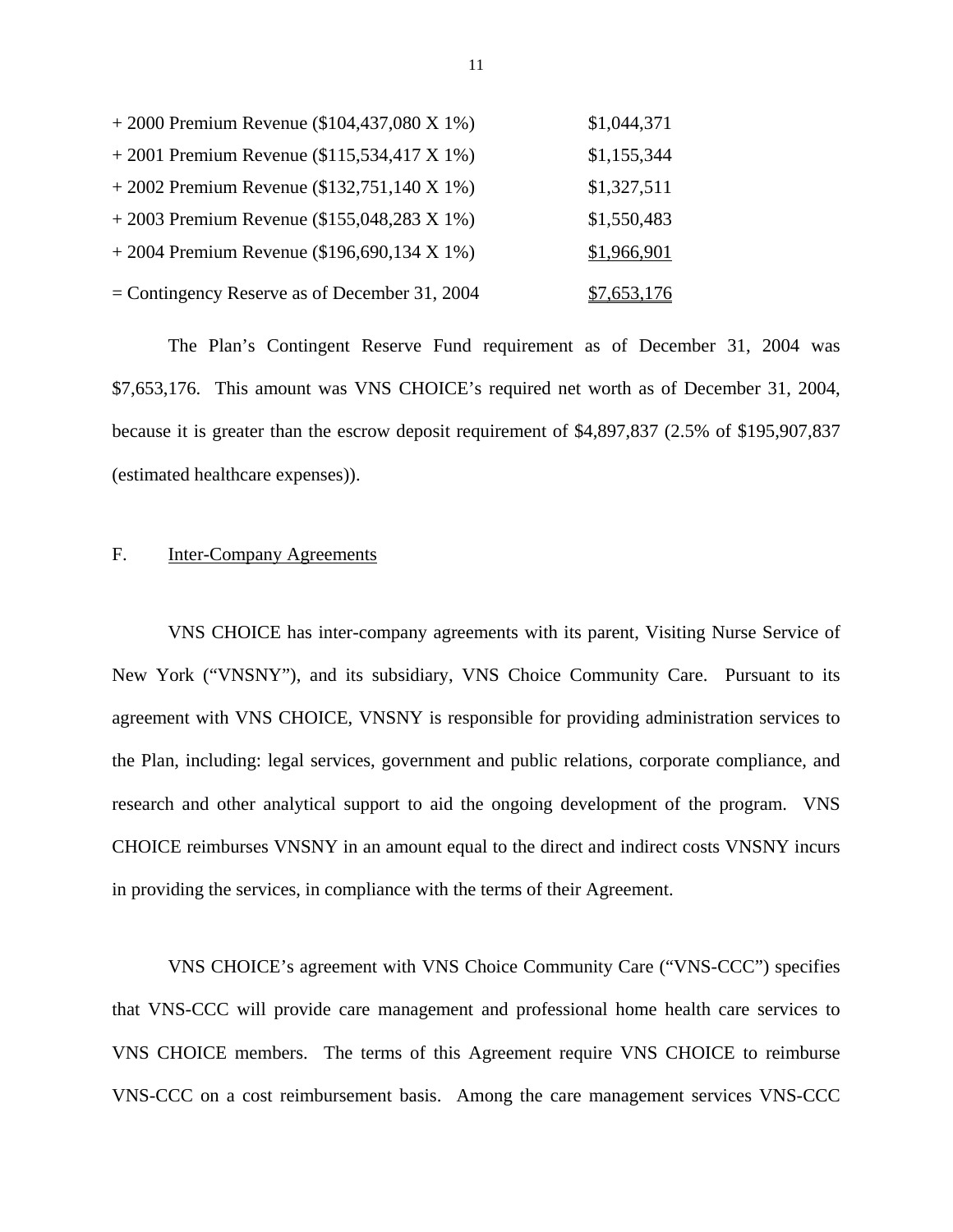provides are: the assignment of a professional staff member as the primary care manager, ensuring that all medically necessary covered services are provided to the member as part of the member's plan of care and assisting members in obtaining needed services in support of the plan of care; regardless of whether they are VNS CHOICE covered services.

The agreement with VNS-CCC received oral approval from the Department of Health, and the agreement with VNSNY was submitted to the Department of Health in May 2004 for approval, but a response has not yet been received by the Plan.

Part 98-1.10(c) of the Administrative Rules and Regulations of the Health Department (10 NYCRR 98-1.10) states:

> superintendent has disapproved the transaction within such period. (c) The commissioner's and, except in the case of a PHSP, HIV SNP or PCPCP, the superintendent's prior approval shall be required for the following transactions between a controlled MCO and any person in its holding company system: sales, purchases, exchanges, loans, extensions of credit or investments the aggregate of which involves five percent or more of the MCO's admitted assets at last year-end. Thirty days prior notice to the commissioner and, except in the case of a PHSP, HIV SNP or PCPCP, the superintendent, is required before entering into the following transactions between a controlled MCO and any person in its holding company system: a reinsurance agreement or an agreement for rendering services on a regular or systematic basis, other than medical or management services that require prior approval under this Subpart. Such transactions may become effective unless the commissioner or the

 agreements entered into. It is recommended that VNS CHOICE comply with the requirements of Part 98-1.10(c) of the Administrative Rules and Regulations of the Health Department by getting written (prior) approval from the New York State Departments of Health and Insurance for all inter-company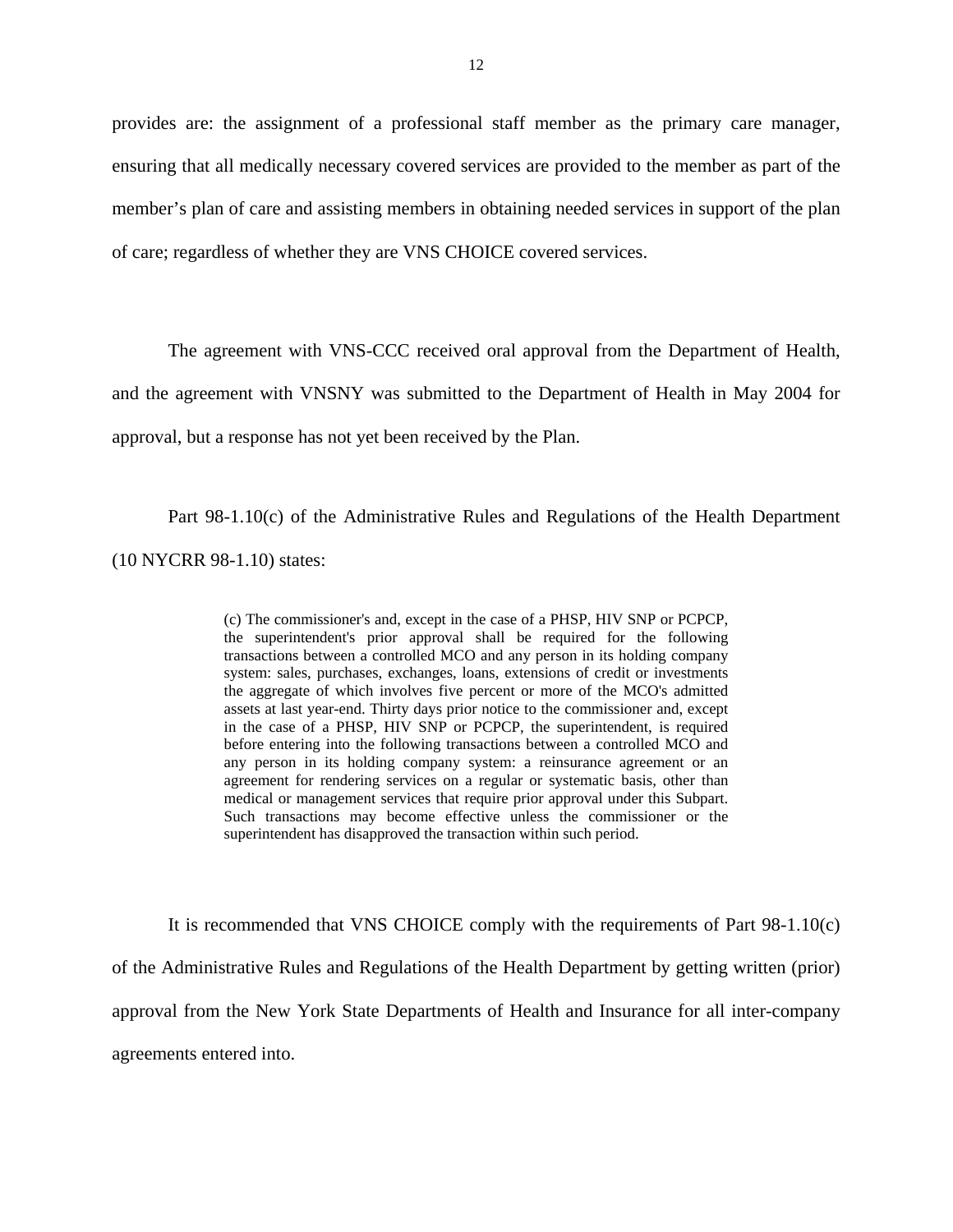#### <span id="page-14-0"></span>G. Conflict of Interest Policy

Visiting Nurse Service of New York, the parent company of VNS CHOICE, has a corporate-wide written Compliance Plan and Code of Conduct for its employees and directors. It describes what standards of behavior are required of its employees, including what activities or practices constitute a conflict of interest for its directors and employees.

VNS CHOICE generally follows the standards, policies, and procedures of its parent, however, at times VNS CHOICE's legal requirements as a MLTCP differ from those of its parent. In order to ensure that VNS CHOICE is in compliance with all legal requirements, the Plan has developed its own conflict of interest program to supplement the VNSNY plan.

Conflict of interest statements are required to be filed by members of the Plan's board of directors on an annual basis, while employees are required to file the forms on a semi-annual basis. A review of the conflict of interest filings for the years 2003, 2004, and 2005 was performed by the examiner. This review revealed the following:

- For calendar years 2003 and 2004, two members of the board of directors failed to file conflict of interest forms with VNS CHOICE.
- In 2003 and 2005, a board of director member filed an incomplete conflict of interest form with VNS CHOICE.
- One employee failed to return her conflict of interest form until five months after the disclosure form was sent to her (it is due within one month of receipt).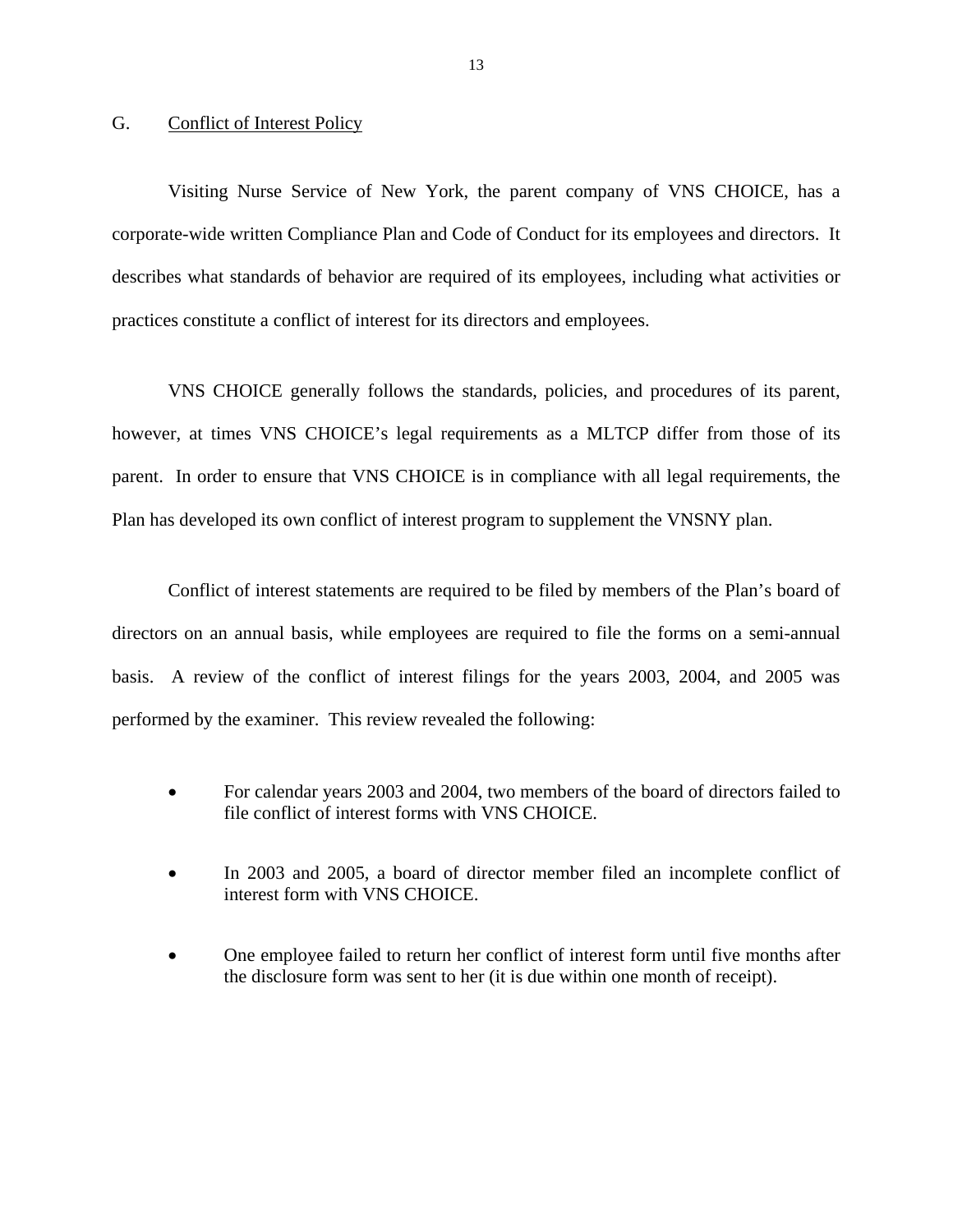<span id="page-15-0"></span>It is recommended that all conflict of interest statements be fully completed, signed, and returned by each applicable board member/employee, and that they be returned within the required timeframe.

It is also recommended that all conflict of interest forms be reviewed by an officer of the Plan designated by the Plan's board of directors.

## H. Accounts and Records

During the course of the examination, it was noted that the Plan's treatment of certain items was not in accordance with Statutory Accounting Principles or Annual Statement (Cost Report) instructions. A description of such items is as follows:

1. VNS CHOICE did not report its claim adjustment expense liability or its administrative expense liability separately on its cost reports filed with the Department. The amounts for the claim adjustment and administrative expense liabilities were included with the claim expense liability in its filed cost reports. The instructions for the cost report details that these liabilities should be shown as separate balance sheet line items.

It is recommended that the Plan comply with the cost report instructions by reporting its liabilities for claim adjustment expenses and administrative expenses separately from claim expenses on its cost report filings.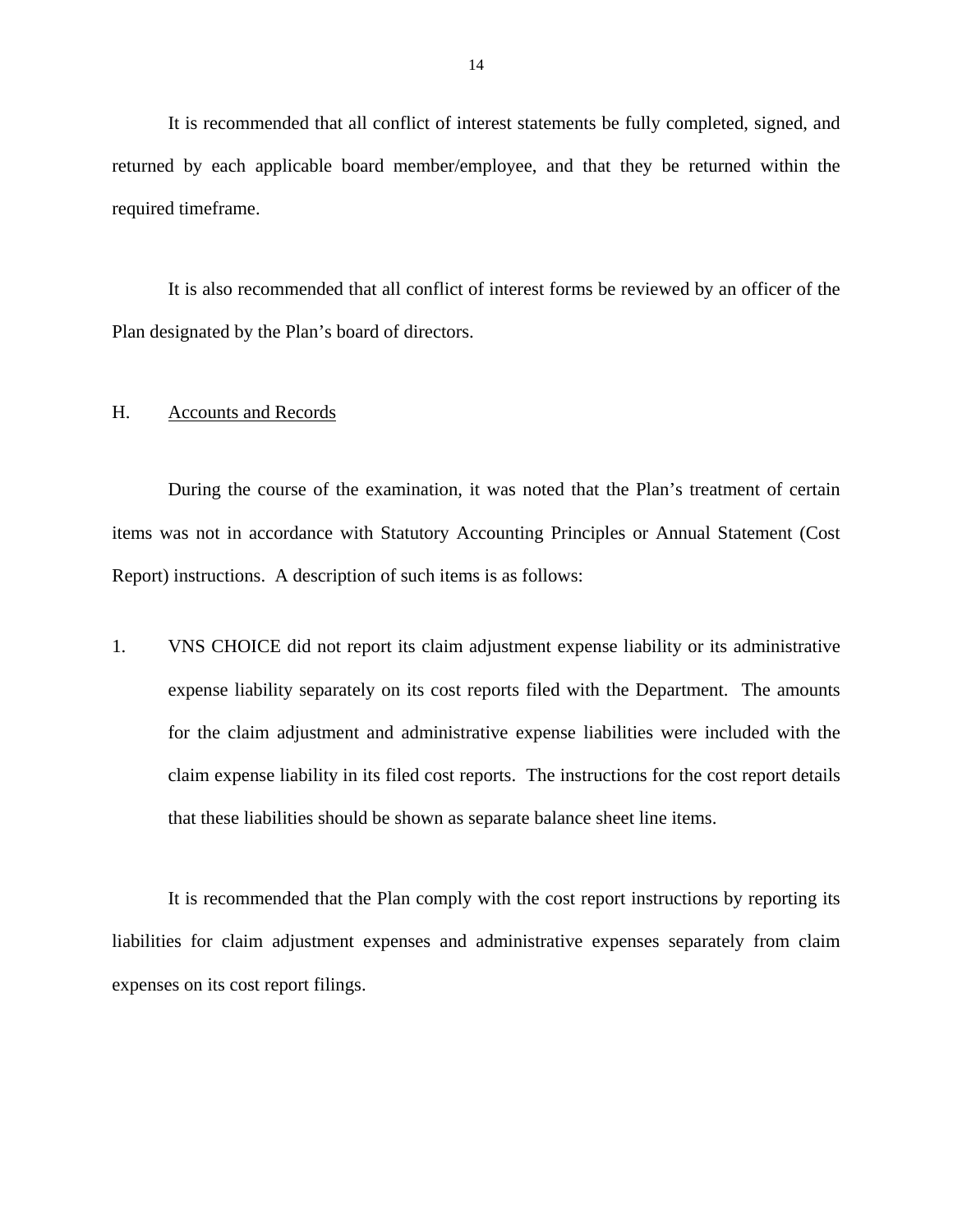2. A review of the claim "lag triangles" for medical supply expenses found that the Plan failed to record the proper expenses for certain transactions. Certain medical suppliers provided discounts to the Plan on their medical supply purchases, however, the Plan recorded these purchases at the full price on the claim "lag triangles", rather than the discounted amount actually paid.

It is recommended that the Plan record the actual expenses paid on its claim lag tables.

3. The Plan reported an asset of \$54,814 as "leasehold improvements" in its September 30, 2005 cost report filing. The examination determined that the total was actually \$49,068, or \$5,746 less than the reported amount. The asset amount reported was reduced because the Plan included some items such as garbage cans, refrigerators, and coffee makers purchased for the office that did not meet the definition of a leasehold improvement per FASB Statement of Financial Accounting Concepts No. 6. There was no change to the financial statements contained herein due to the immaterial amount of the difference.

It is recommended that the Plan comply with the requirements of FASB Statement of Financial Accounting Concepts No. 6, and record only those assets that comply with the definition of a leasehold improvement as an admitted asset in its cost report filings with this Department.

In addition, the Plan failed to keep invoices documenting the amounts spent for items classified as leasehold improvements. The examiners could not determine what all the items were without the invoices.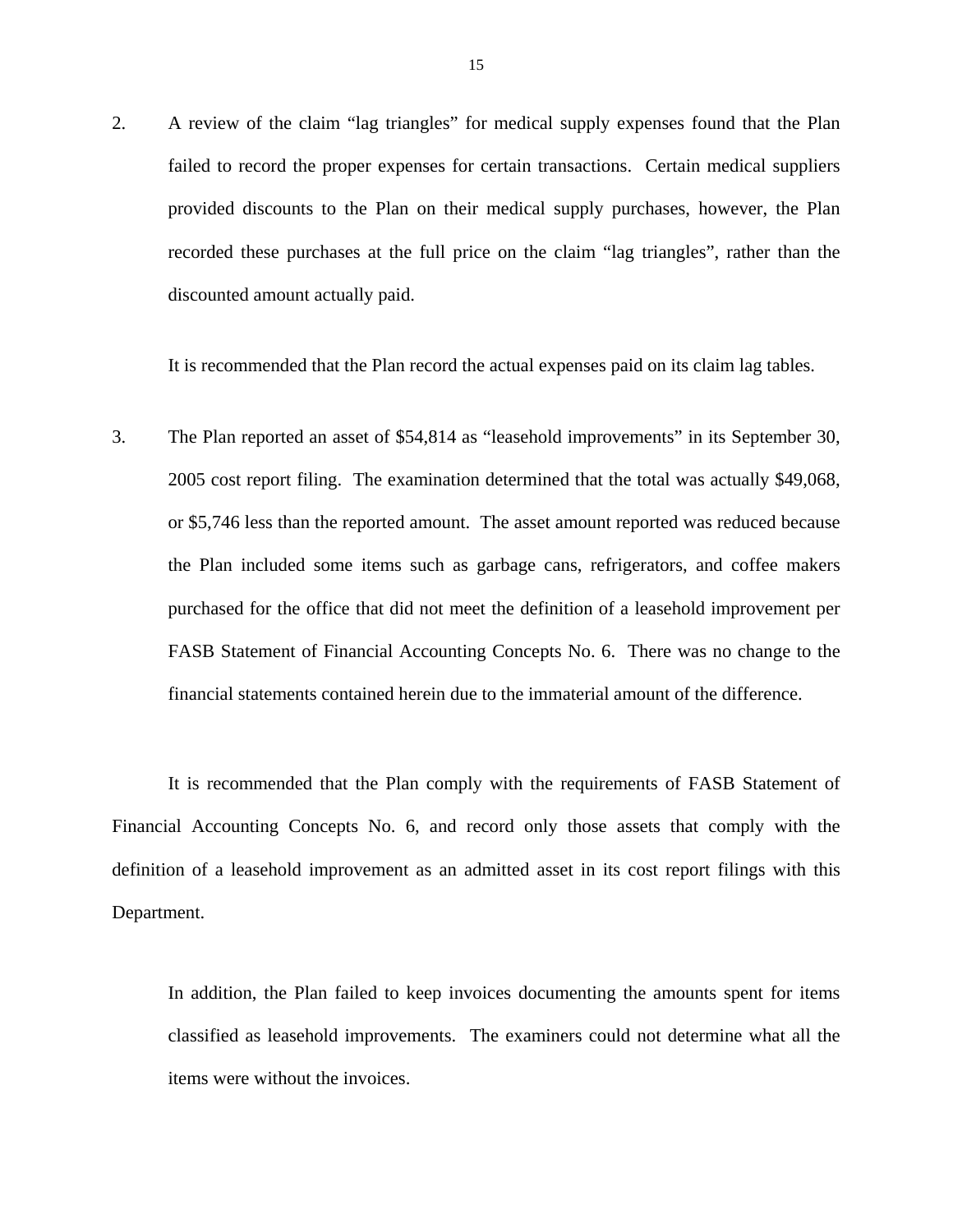Section 243.2(b)(8) of Department Regulation 152 (11 NYCRR 243) sets forth standards

of retention of records by an insurer and states that an insurer shall maintain:

"Except as otherwise required by law or regulation, an insurer shall maintain:

 conclusion of an investigation in which the record was subject Any other record for six calendar years from its creation or until after the filing of a report on examination or the to review."

It is recommended that the Plan comply with the requirements of Section 243.2(b)(8) of Department Regulation 152, by maintaining all source documents for six calendar years from their creation, or until after the filing of the report on examination in which the record was subject to review, whichever is longer.

4. VNS CHOICE has a services agreement with VNSNY's investment committee to manage VNS CHOICE's investments. The funds are managed according to the guidelines developed by VNSNY's investment subcommittee and approved by the VNS CHOICE board. The assets remain in a separate account as an asset in the name of VNS CHOICE, however, the custodial agreement effective July 1, 1999, is between Visiting Nurse Service of New York and Chase Manhattan Bank ("Chase"). VNS Choice should be a party to the agreement with Chase.

Further, a review of the custodian agreement with Chase also revealed that it does not contain all of the safeguards and protections recommended by the Department and the NAIC. The following provisions were missing from the agreement: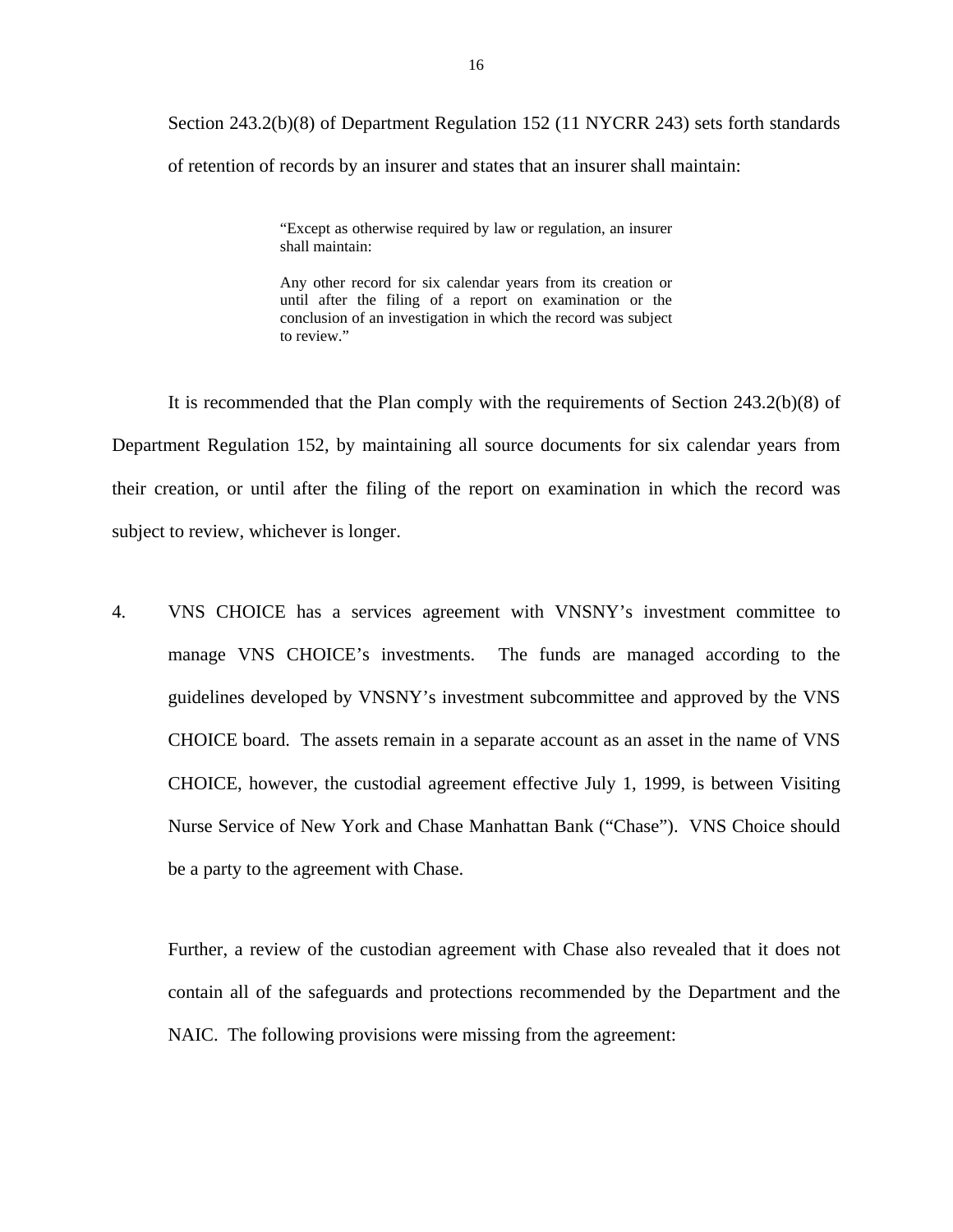- The bank shall have in force, for its own protection, Bankers Blanket Bond Insurance of the broadest form available for commercial banks and will continue to maintain such insurance. The bank will give the insurer 60 days written notice of any material change in the form or amount of such insurance of termination of this coverage.
- A statement that the custodian will give the securities it holds the same care it provides its own property of a similar nature.
- A statement that the custodian will furnish VNS CHOICE with the appropriate affidavits in the form acceptable to the Plan and the New York Insurance Department for the securities referred to in such affidavits to be recognized as admitted assets of the Plan.
- The agreement should have a provision that would give the insurer the opportunity to secure the most recent report on the review of the custodian's system of internal control, pertaining to custodian record keeping, issued by internal control and/or issued by internal or independent auditors.

It is recommended that the aforementioned custodial agreement be revised to make VNS CHOICE and Chase Manhattan Bank the principal parties.

It is recommended that the Plan then amend the custodial agreement with Chase Manhattan Bank to include the abovementioned provisions requiring: the bank to maintain inforce Bankers Blanket Bond Insurance, that the custodian will give the securities it holds the same care as its own property, that the custodian will furnish VNS CHOICE with appropriate affidavits, and that the custodian will allow the insurer the opportunity to obtain the most recent report on the review of the custodian's system of internal controls.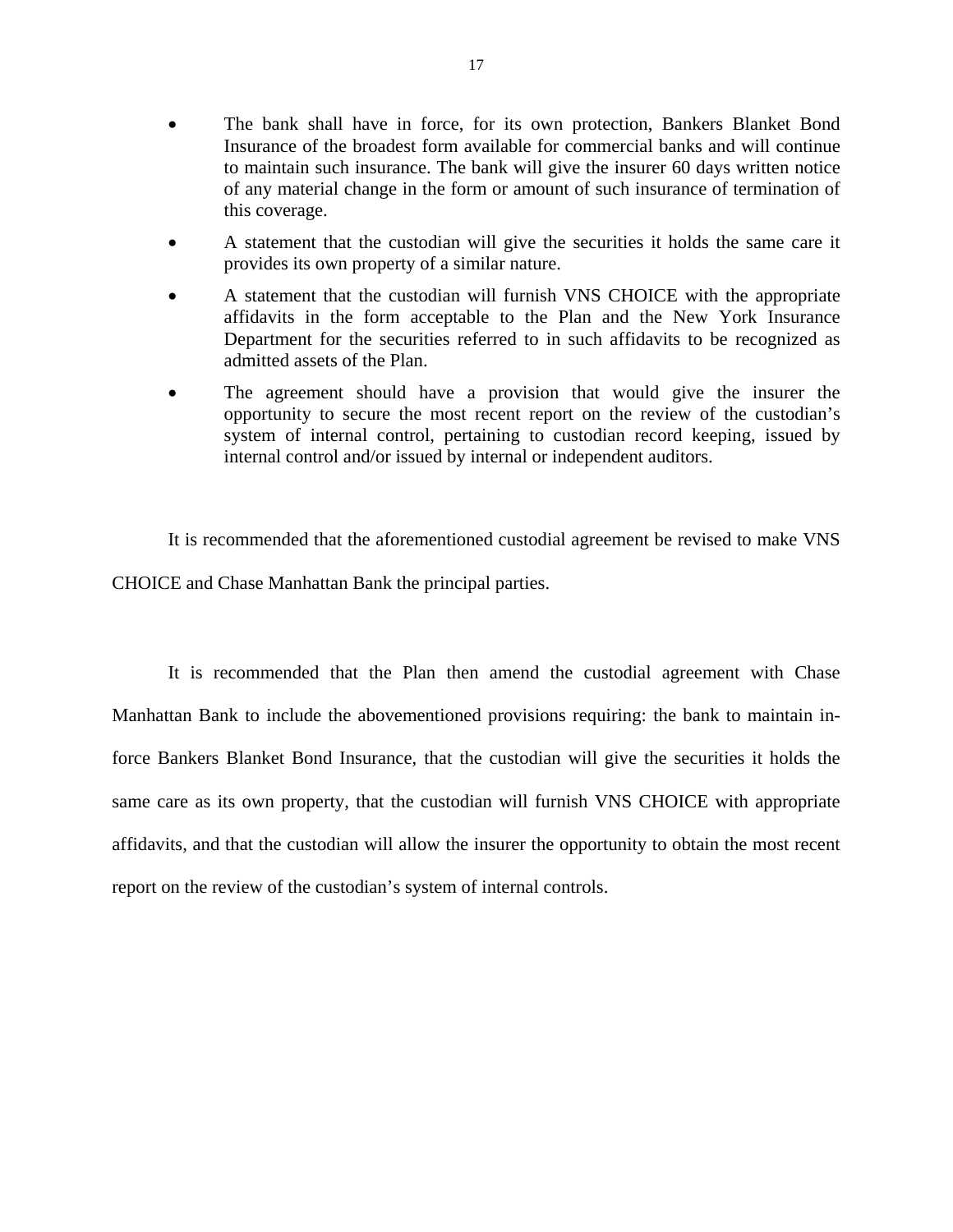## **3**. **FINANCIAL STATEMENTS**

## <span id="page-19-0"></span>A. Balance Sheet

The following shows the assets, liabilities and net worth as determined by this examination as of September 30, 2005. This is the same as the balance sheet filed by the Plan in its September 30, 2005 cost report:

| Assets                        | Examination  | Plan         |
|-------------------------------|--------------|--------------|
| $Cash - on hand or in bank$   | \$40,183,308 | \$40,183,308 |
| Premiums receivable – net     | 1,254,102    | 1,254,102    |
| Prepaid expenses              | 19,381       | 19,381       |
| Total current assets          | 41,456,791   | 41,456,791   |
| NYS escrow account balance    | 4,909,007    | 4,909,007    |
| Other restricted funds        | 834,111      | 834,111      |
| Long-term investments         | 44,378,645   | 44,378,645   |
| Total other assets            | 50, 121, 763 | 50, 121, 763 |
| Furniture and equipment – net | 554,590      | 554,590      |
| Leasehold improvements - net  | 54,814       | 54,814       |
| Total property and equipment  | 609,404      | 609,404      |
| Total assets                  | 92.187.958   | 92,187,958   |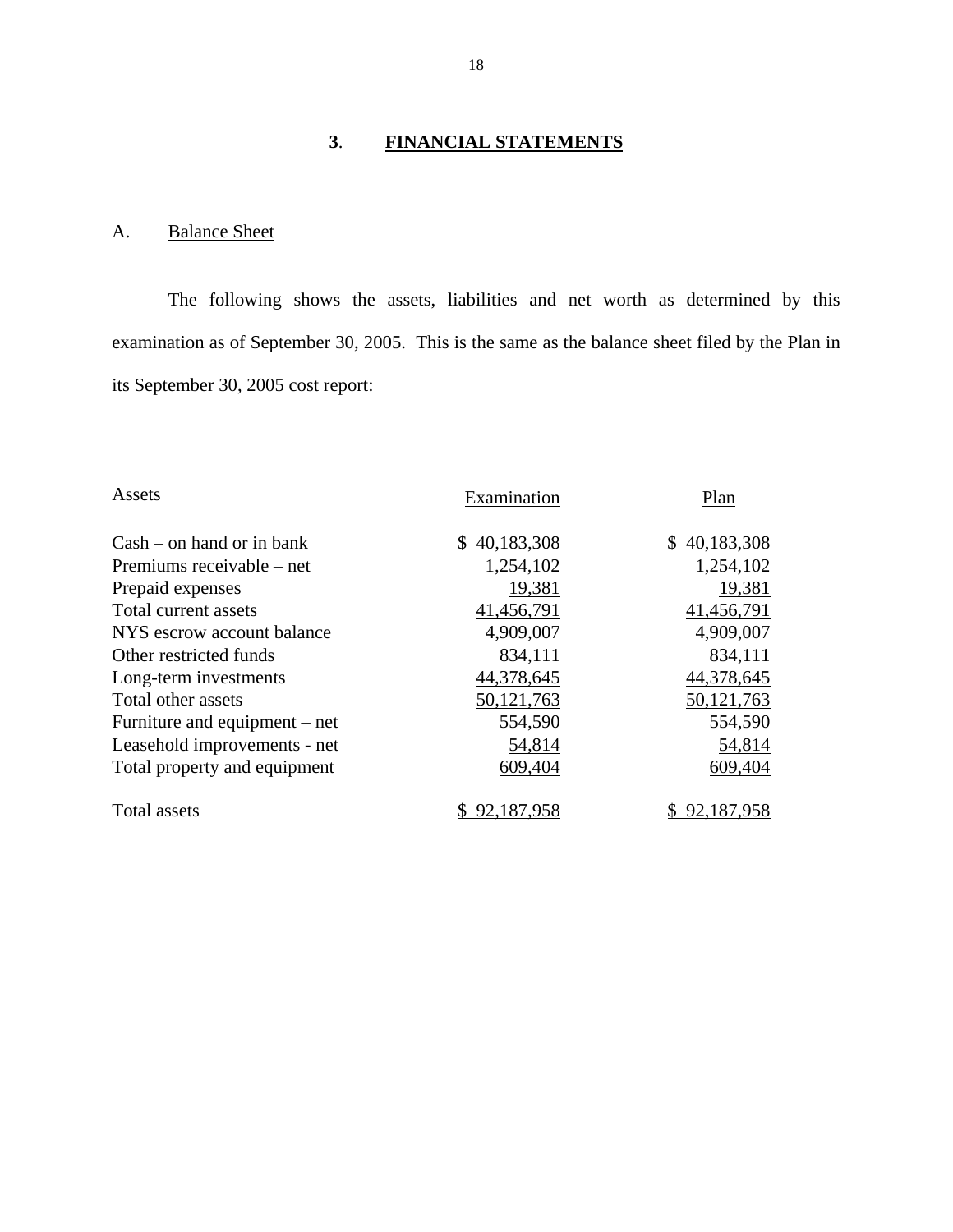| Liabilities                     | Examination      | Plan                       |
|---------------------------------|------------------|----------------------------|
| Accounts payable                | \$<br>8,238,861  | $\mathcal{S}$<br>8,238,861 |
| Claims payable                  | 3,716,409        | 3,716,409                  |
| Accrued other medical           | 16,187,062       | 16,187,062                 |
| Amounts due to affiliates       | 372,080          | 372,080                    |
| Total current liabilities       | 28,514,412       | 28,514,412                 |
| Deferred expenses               | 94,247           | 94,247                     |
| Total non-liabilities           | 94,247           | 94,247                     |
| <b>Total liabilities</b>        | 28,608,659       | 28,608,659                 |
| Net Worth                       |                  |                            |
| NYS contingency reserve         | 7,664,488        | 7,664,488                  |
| Net assets $-$ all other        | 55,914,811       | 55,914,811                 |
| Total net worth                 | 63,579,299       | 63,579,299                 |
| Total liabilities and net worth | 92,187,958<br>\$ | 92,187,958<br>\$           |

- **Note 1:** VNS CHOICE files its annual and quarterly cost reports with the New York State Departments of Health and Insurance on a consolidated basis, with its subsidiary VNS Community Care. Inter-company account balances between VNS CHOICE and VNS Community Care are reported as "net" amounts on the cost report filings.
- **Note 2:** The Plan is a tax exempt organization. The Internal Revenue Service has not conducted any audits of the income tax returns filed on behalf of the Plan through tax year 2004. The examiner is unaware of any potential exposure of the Plan to any tax assessments and no liability has been established herein relative to such contingency.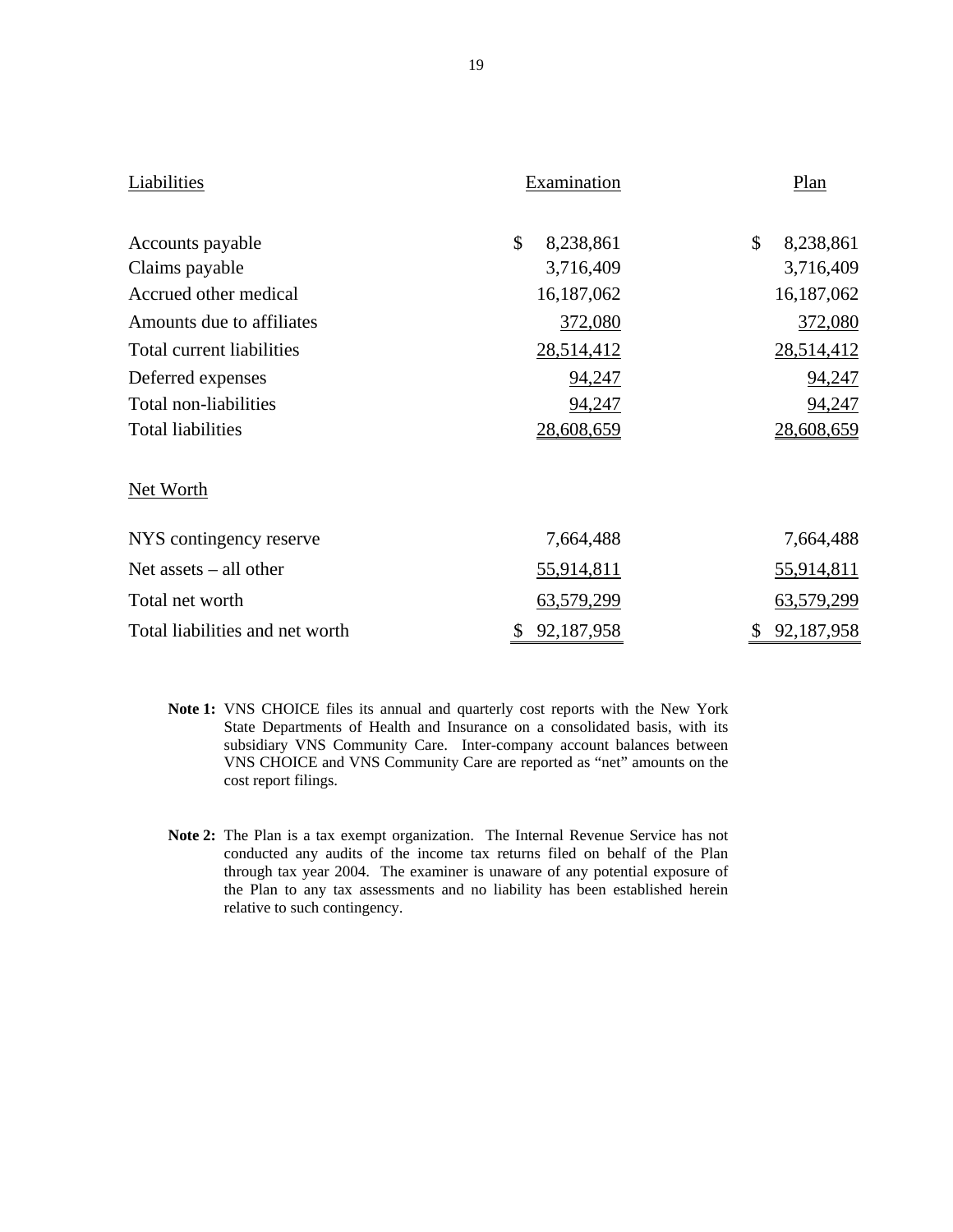## B. Statement of Revenue, Expenses and Net Worth

Net worth increased \$63,579,299 during the examination period, January 1, 1998 through September 30, 2005, detailed as follows:

## Revenue and Expense Statement

## Revenue

| Medicaid premium revenue                    |                  | \$<br>895,896,093   |
|---------------------------------------------|------------------|---------------------|
| Spend-down and NAMI                         |                  | 11,883,482          |
| Total premium revenue                       |                  | \$<br>907,779,814   |
| Net investment income                       |                  | 10,811,195          |
| Other income                                |                  | 1,872,741           |
| Total revenue                               |                  | \$<br>920,463,750   |
| <b>Medical and Hospital Expenses</b>        |                  |                     |
| Nursing facility                            | \$<br>69,798,237 |                     |
| Pharmacy                                    | 71,124,717       |                     |
| Home health aide                            | 429,364,386      |                     |
| Durable medical equipment $&$ supplies      | 12,863,737       |                     |
| Other services                              | 104,076,647      |                     |
| Total medical and hospital expenses         |                  | \$<br>687, 227, 724 |
| Care management                             |                  | 96,907,303          |
| <b>Administrative Expenses</b>              |                  |                     |
| Allowable administrative expense            |                  | 66,259,852          |
| Total expenses                              |                  | \$<br>850,394,879   |
|                                             |                  |                     |
| Underwriting income                         |                  | 70,068,871          |
| Less: Non-allowable administrative expenses |                  | 2,121,585           |
| Operating income                            |                  | 67,947,286          |
| Aggregate write-ins for other expenses      |                  | 1,867,987           |
| Net income                                  |                  | \$<br>66,079,060    |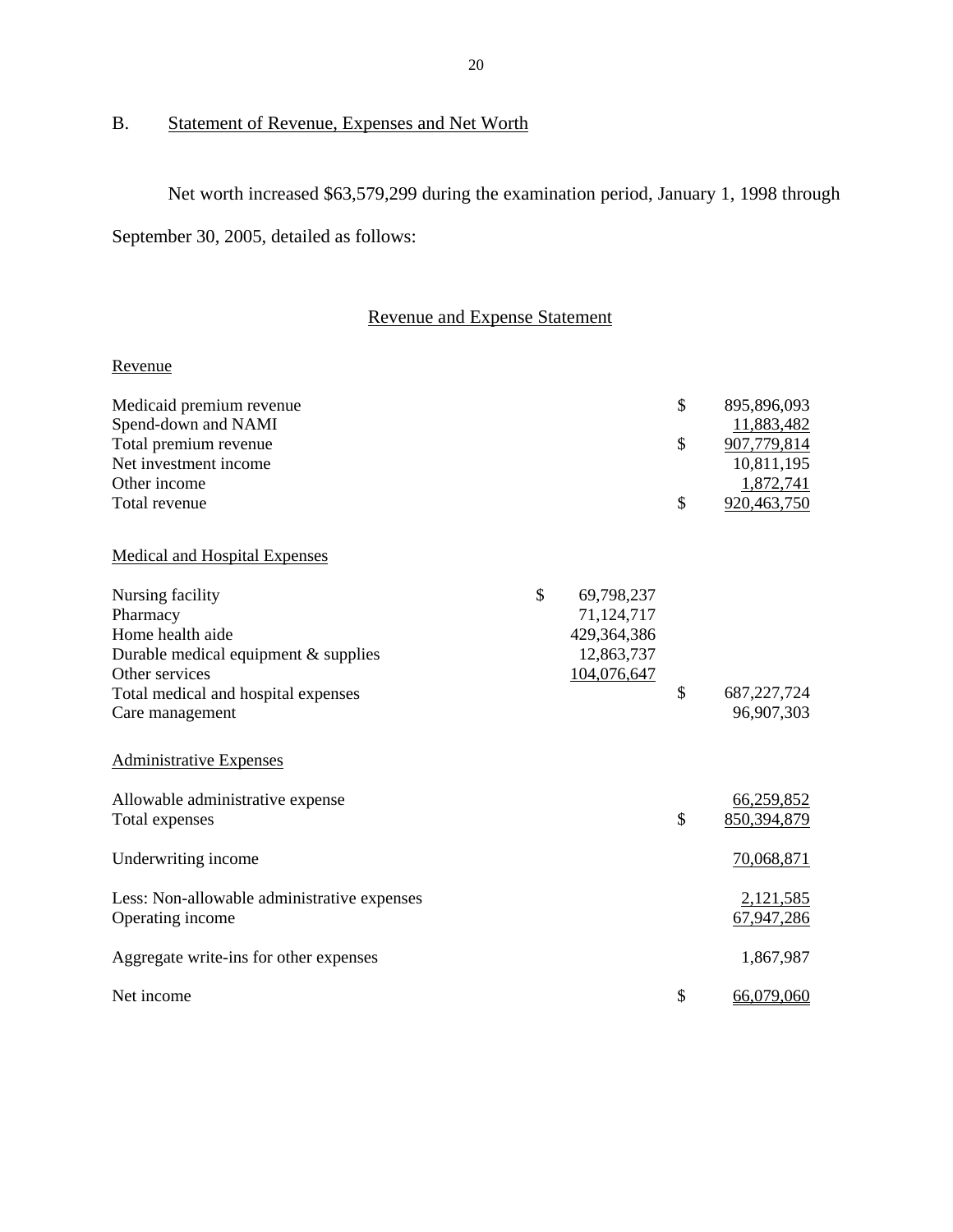#### Change in Net Worth

| Net worth of VNS CHOICE at inception<br><b>January 1, 1998</b>  |                       |                                    | \$<br>239    |
|-----------------------------------------------------------------|-----------------------|------------------------------------|--------------|
|                                                                 | Gains in<br>Net Worth | Losses in<br>Net Worth             |              |
| Net income                                                      | \$<br>66,079,060      |                                    |              |
| <b>Equity transfer to Parent Company</b>                        | \$<br>66,079,060      | 2,500,000<br>\$<br>\$<br>2,500,000 |              |
| Net increase in net worth                                       |                       |                                    | \$63,579,060 |
| Net worth per report on examination as<br>of September 30, 2005 |                       |                                    | \$63,579,299 |

## **4. CLAIMS PAYABLE**

The examination liability of \$28,514,412 is the same as the amount reported by the Plan on its September 30, 2005 cost report filing.

The examination analysis of the unpaid claims reserve was conducted in accordance with generally accepted actuarial principles and practices and was based upon statistical information contained in the Plan's internal records and in its filed annual statements as verified during the examination. The examination reserve was based upon actual payments made through December 31, 2005, with an estimate for claims remaining unpaid at that date. Such estimate was calculated based on actuarial principles, which utilized the Plan's past experience in projecting the ultimate cost of claims incurred.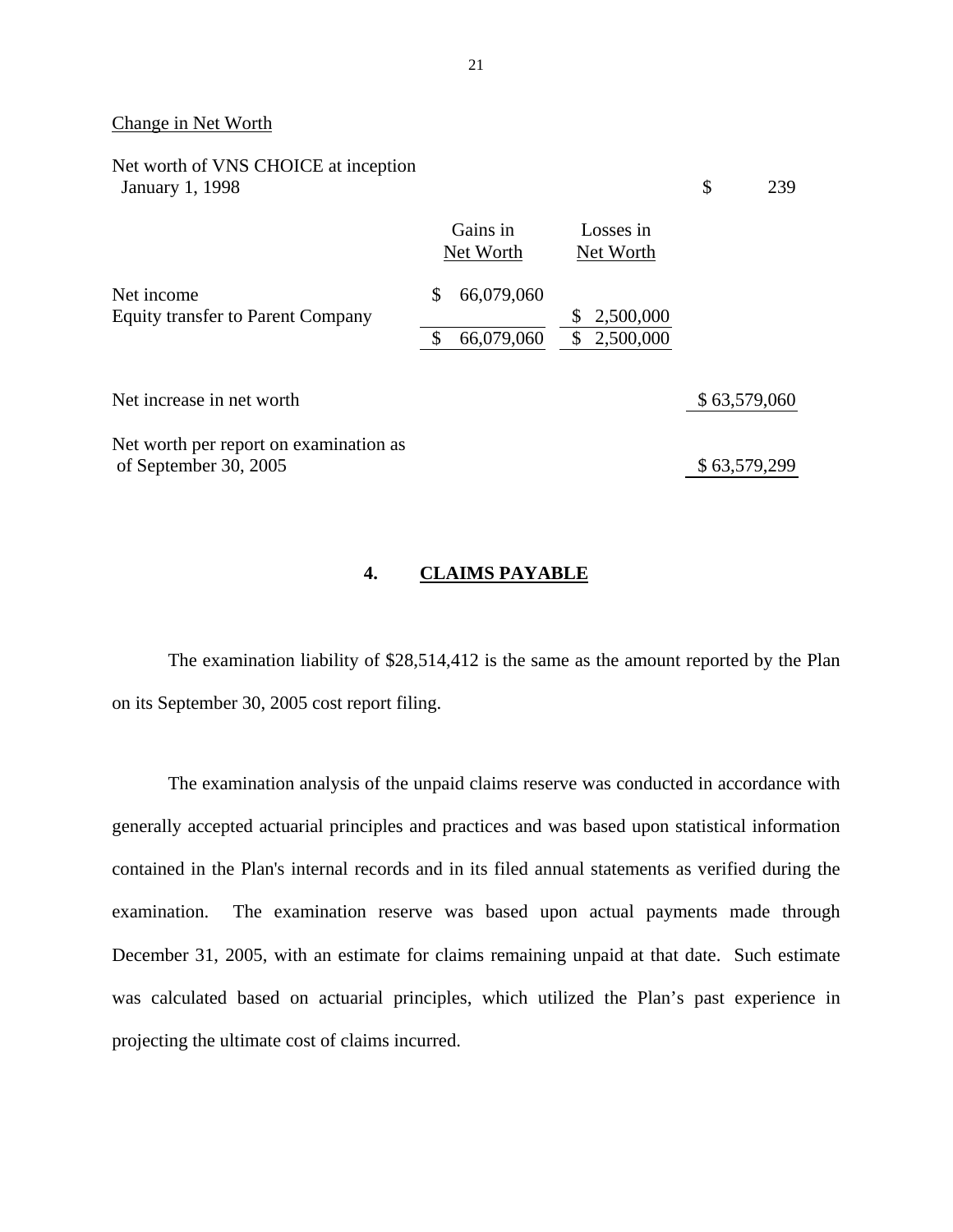## **5. MARKET CONDUCT**

<span id="page-23-0"></span>In the course of this examination, a review was made of the manner in which the Plan conducts its business and fulfills its contractual obligations to policyholders and claimants. The review was general in nature and is not to be construed to encompass the more precise scope of a market conduct examination. The review was directed at the practices of the Plan in the following major areas:

- A. Claims processing
- B. Prompt Pay Law
- C. Denied claims
- D. Explanation of benefits statements
- E. Grievances
- F. Utilization Review

### A. Claims Processing

A review of the Plan's claims practices and procedures was performed by using a statistical sampling methodology covering claims adjudicated during the period January 1, 2005 through September 30, 2005, in order to evaluate the overall accuracy and compliance of VNS CHOICE's claims processing environment.

The claim population for the Plan consisted only of network provider claims. Some of the claims reviewed included items such as: transportation services, prescription drug, and durable medical equipment claims. The random statistical sample detailed below included claims from each of the aforementioned segments.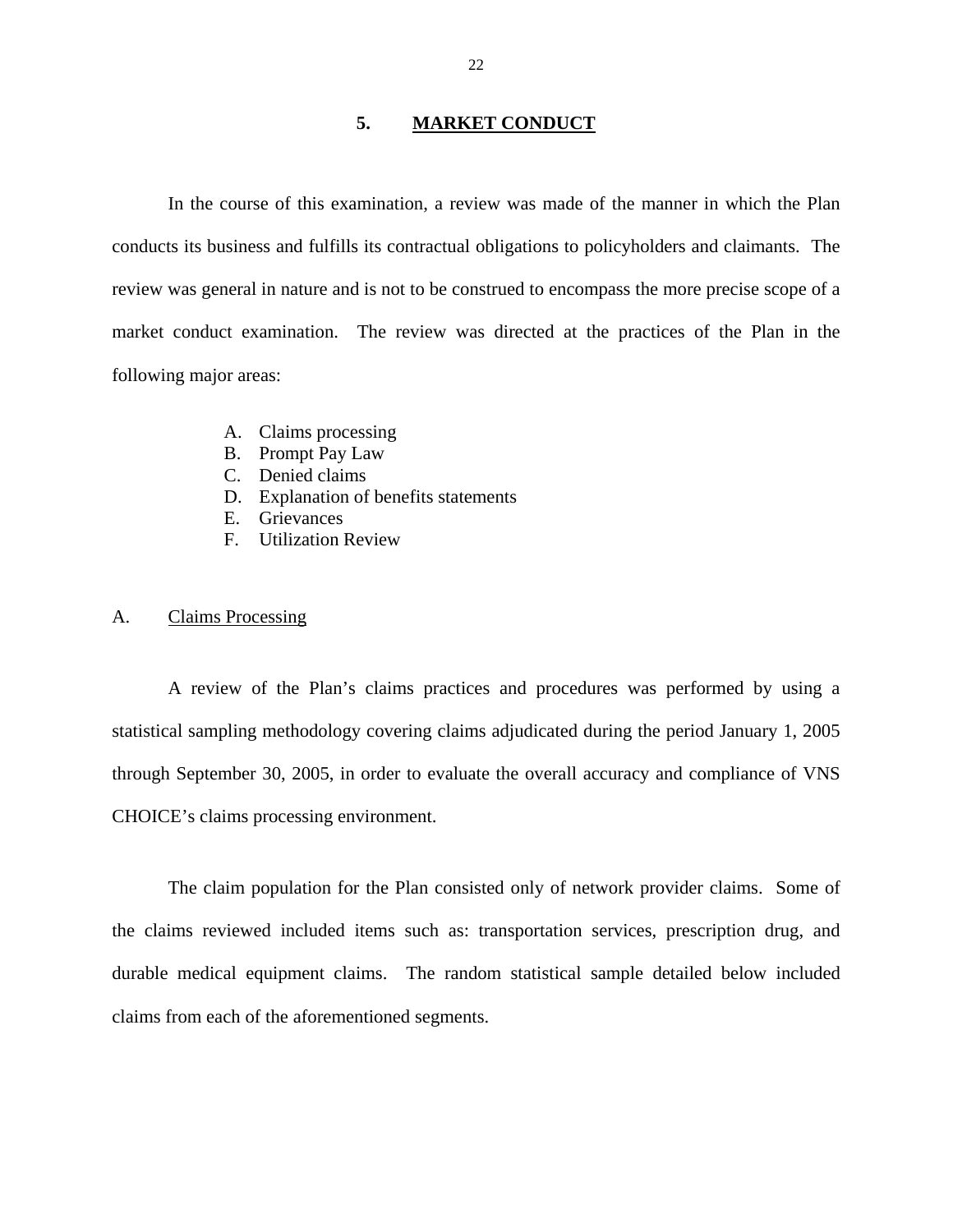A sample of 167 randomly selected unique claim transactions was selected for review. Additional random samples were generated as "replacement items" in the event it was determined a particular claim transaction selected in the sample should be excluded. Accordingly, various replacement items were appropriately utilized.

This statistical random sampling process, which was performed using the computer software program ACL, was utilized to test various attributes deemed necessary for successful claims processing activity. The objective of this sampling process was to be able to test and reach conclusions about all predetermined attributes, individually or on a combined basis. For example, if ten attributes were being tested, conclusions about each attribute individually, or on a collective basis, could be concluded for each item in the sample.

For the purpose of this report, a "claim" as defined by VNS CHOICE is the total number of items submitted by a single provider with a single claim form, as reviewed and entered into its claims processing system. This claim may consist of various lines, procedures or service dates. It was possible, through the computer systems used for this examination, to match or "roll-up" all procedures on the original form into one item, which was the basis of the Department's statistical sample of claims, or the sample unit. To ensure the completeness of the claims population being tested, the total dollars paid during the period January 1, 2005 through September 30, 2005 were accumulated and reconciled by the examiner to the paid claims data reported by VNS CHOICE in its cost reports filed with the Department.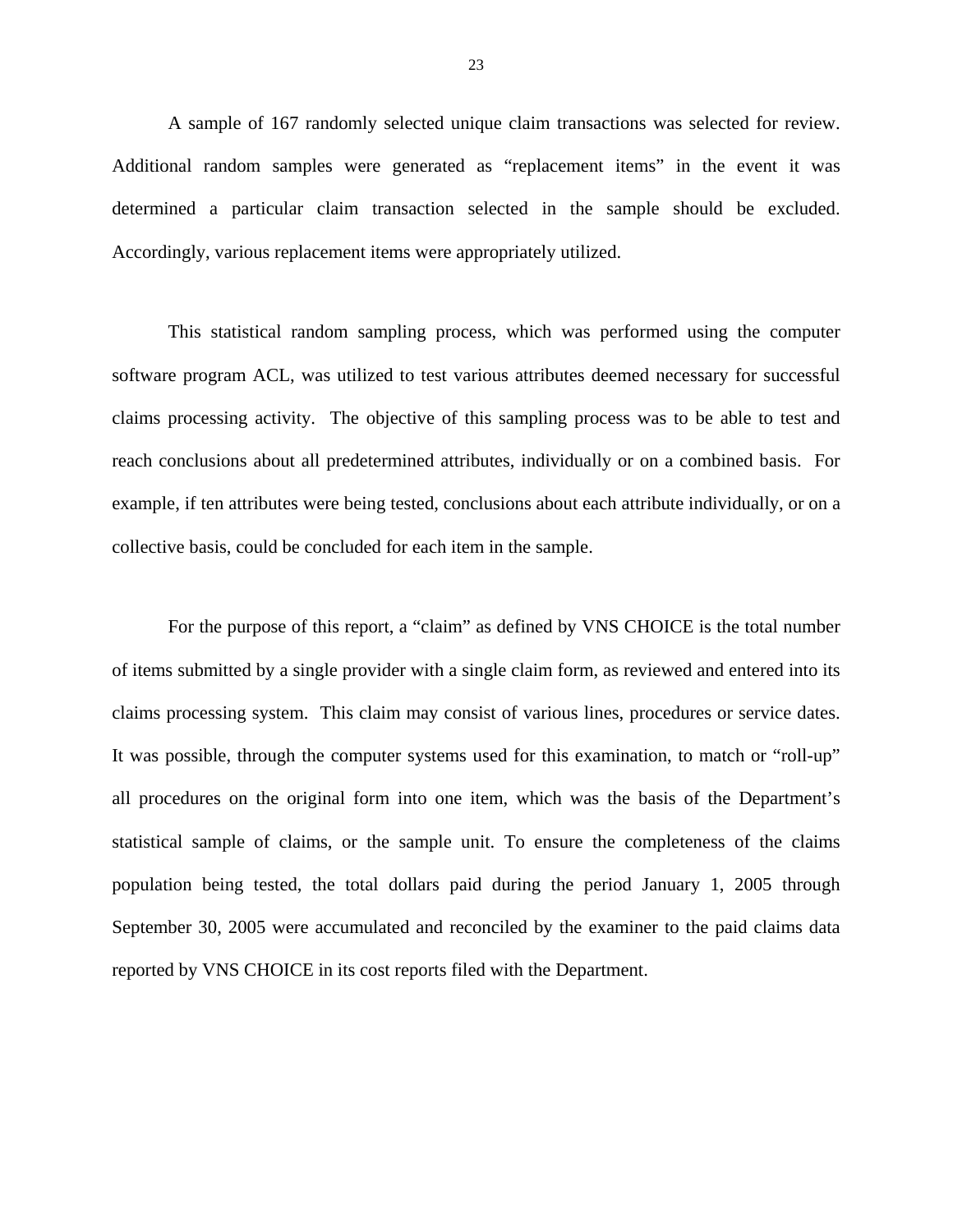The examination review revealed a calculated Financial error rate of 1.2%, thus overall claims processing accuracy levels were 98.8%. In addition, the examination review revealed a calculated Procedural error rate of 1.8%, thus overall claims processing procedural accuracy levels were 98.2%. Financial accuracy is defined as the percentage of times the dollar value of the claim payment was correct. Procedural accuracy is defined as the percentage of times a claim was processed in accordance with the Plan's claim processing guidelines and/or Department regulations. An error in processing accuracy may or may not affect the financial accuracy**.** However, a financial error is caused by a procedural error and as such, it is counted both as a financial error and a procedural error. In summary, of the 167 claims reviewed, there were three (3) procedural errors, two (2) of which resulted in financial errors.

The following charts illustrate the financial and procedural claims accuracy findings determined by the examination as detailed above: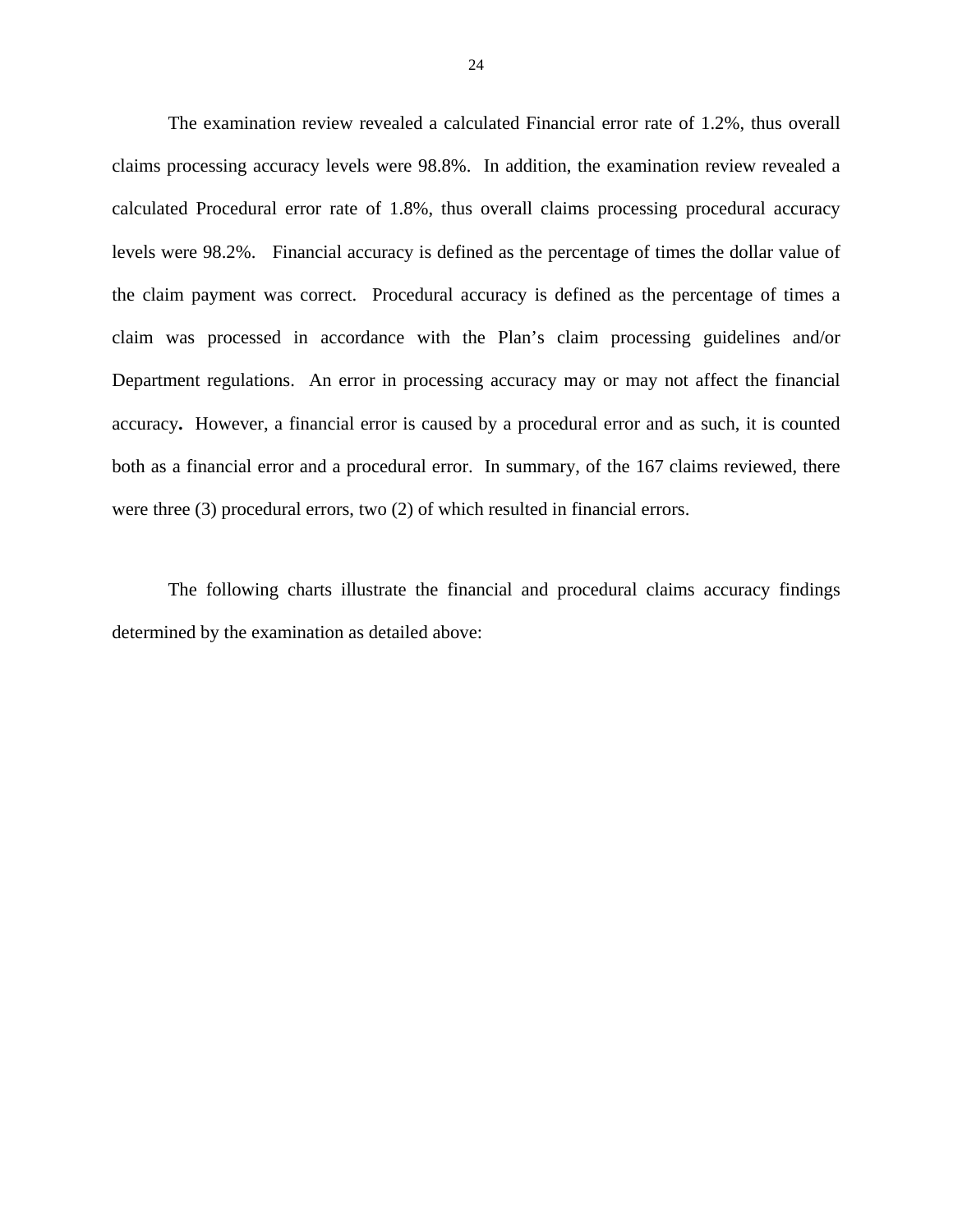| <b>Total Population</b>           | 16,919                      |
|-----------------------------------|-----------------------------|
| Sample size                       | 167                         |
| Number of claims with errors      | $\mathcal{D}_{\mathcal{L}}$ |
| <b>Calculated error rate</b>      | 1.20%                       |
| Upper error limit                 | 2.85%                       |
| Lower error limit                 | 0.0%                        |
| <b>Calculated claims in error</b> | 203                         |
| Upper limit claims in error       | 482                         |
| Lower limit claims in error       |                             |

## **Summary of Financial Claims Accuracy**

Note: The upper and lower error limits represent the range of potential error (e.g., if 100 samples were selected the rate of error would fall between these limits 95 times.)

## **Summary of Procedural Claims Accuracy**

| <b>Total Population</b>           | 16,919  |
|-----------------------------------|---------|
| Sample size                       | 167     |
| Number of claims with errors      | 3       |
| <b>Calculated error rate</b>      | 1.80%   |
| Upper error limit                 | 3.81%   |
| Lower error limit                 | $0.0\%$ |
| <b>Calculated claims in error</b> | 305     |
| Upper limit claims in error       | 645     |
| Lower limit claims in error       | 0       |

Note: The upper and lower error limits represent the range of potential error (e.g., if 100 samples were selected the rate of error would fall between these limits 95 times.)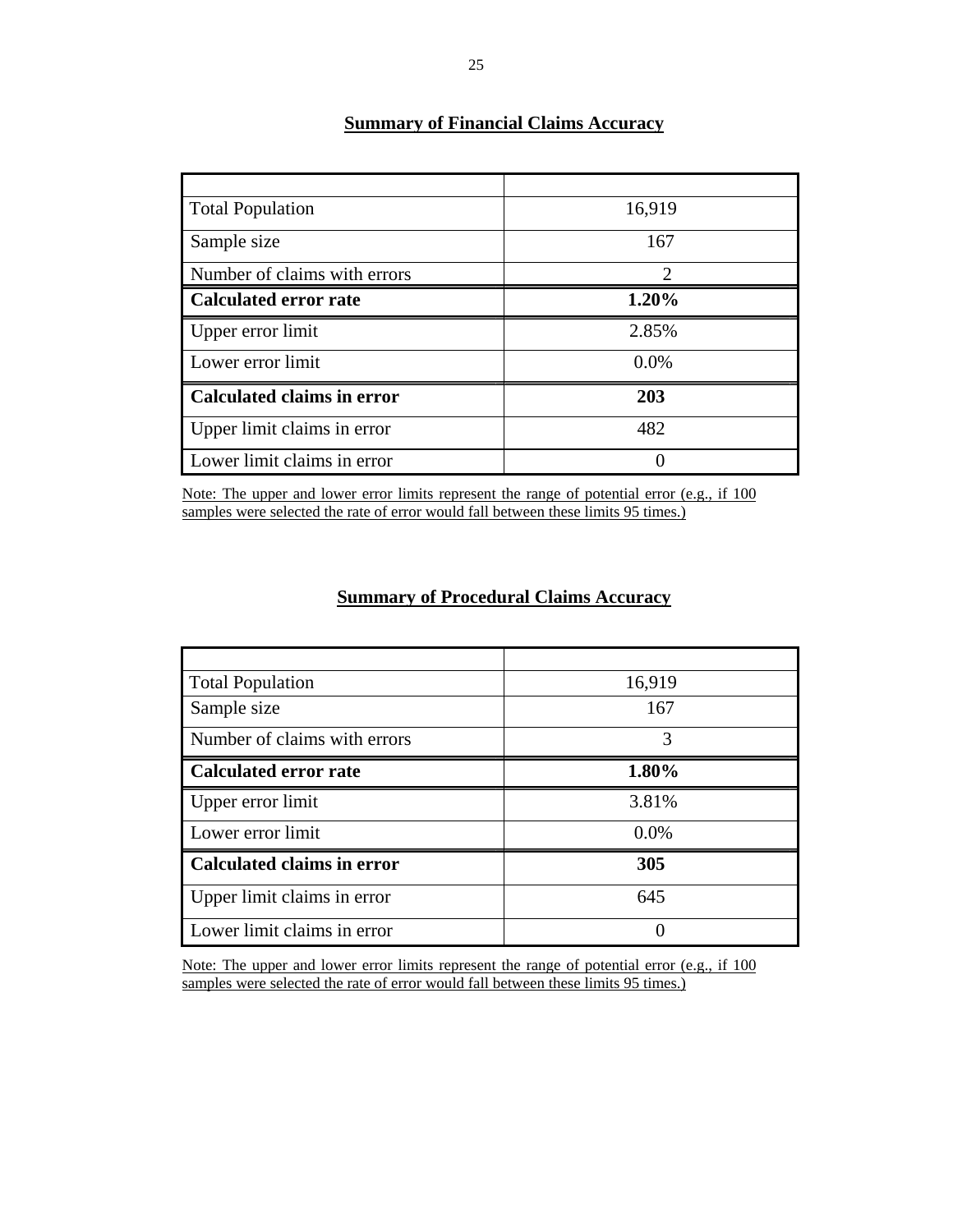#### <span id="page-27-0"></span>B. Prompt Pay Law

Section 3224-a of the New York Insurance Law "Standards for prompt, fair and equitable settlement of claims for health care and payments for health care services" (Prompt Pay Law) requires all insurers to pay undisputed claims within forty-five days of receipt. If such undisputed claims are not paid within forty-five days of receipt, interest may be payable.

Section 3224-a(a) of the New York Insurance Law states:

"(a) Except in a case where the obligation of an insurer or an organization or corporation licensed or certified pursuant to article forty-three of this chapter or article forty-four of the public health law to pay a claim submitted by a policyholder or person covered under such policy or make a payment to a health care provider is not reasonably clear, or when there is a reasonable basis supported by specific information available for review by the superintendent that such claim or bill for health care services rendered was submitted fraudulently, such insurer or organization or corporation shall pay the claim to a policyholder or covered person or make a payment to a health care provider within forty-five days of receipt of a claim or bill for services rendered."

Section 3224-a(c) of the New York Insurance Law states that:

 the standards contained in this section shall be obligated to pay to the health care "(c) Each claim or bill for health care services processed in violation of this section shall constitute a separate violation. In addition to the penalties provided in this chapter, any insurer or organization or corporation that fails to adhere to provider or person submitting the claim, in full settlement of the claim or bill for health care services, the amount of the claim or health care payment plus interest on the amount of such claim or health care payment of the greater of the rate equal to the rate set by the commissioner of taxation and finance for corporate taxes pursuant to paragraph one of subsection (e) of section one thousand ninety-six of the tax law or twelve percent per annum, to be computed from the date the claim or health care payment was required to be made. When the amount of interest due on such a claim is less then two dollars, an insurer or organization or corporation shall not be required to pay interest on such claim."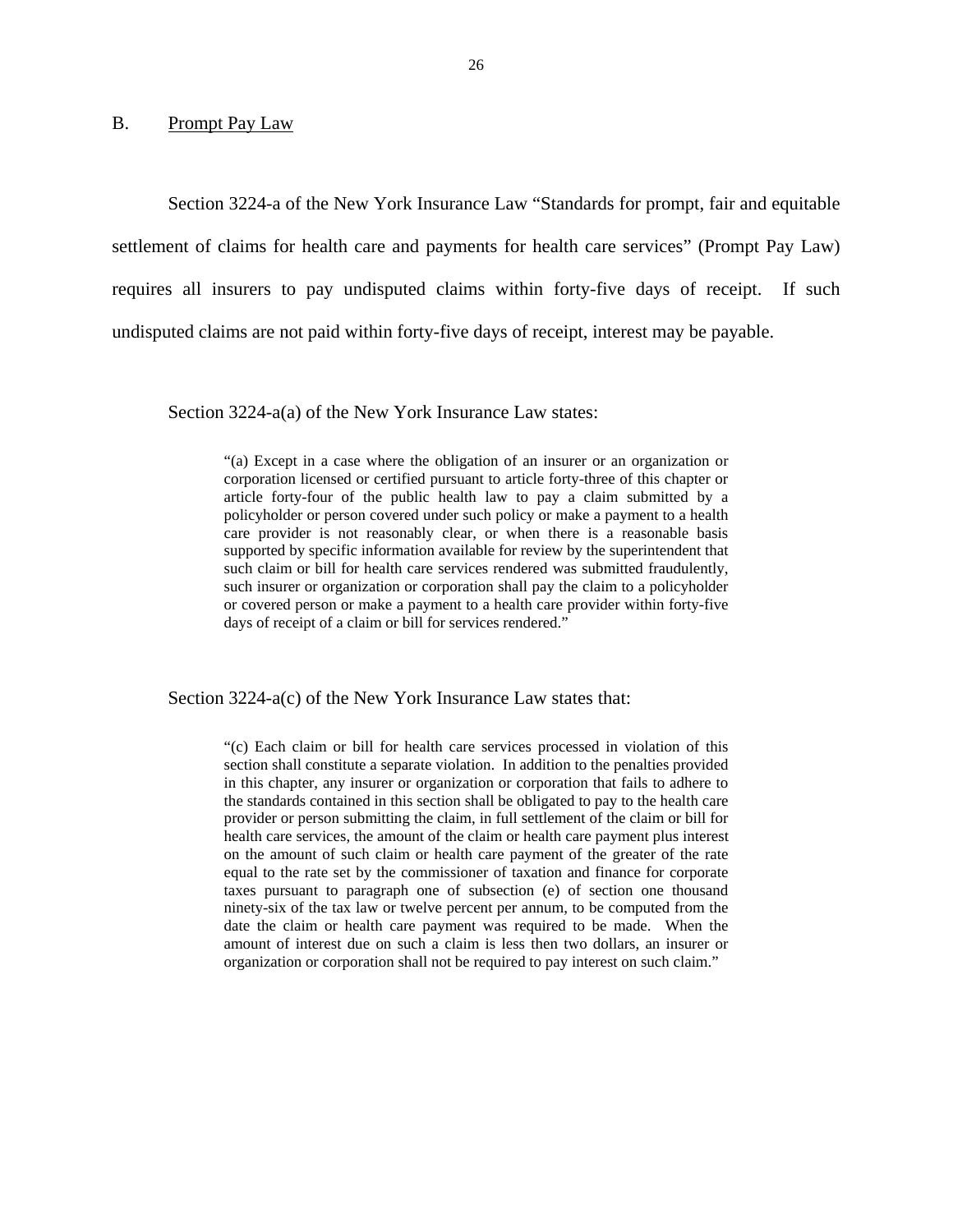In order to test the Plan's compliance with the Prompt Pay Law, a statistical sample of 167 claims processed during the period January 1, 2005 through September 30, 2005 was drawn from claims not adjudicated within 45 days of submission to the Plan. A determination was then made regarding whether the timeliness of the payment was in violation of the timeframe requirement of Section 3224-a(a) of the New York Insurance Law, and if interest was appropriately paid pursuant to Section 3224-a(c) of the New York Insurance Law.

The following charts illustrate Prompt Pay compliance as determined by this examination: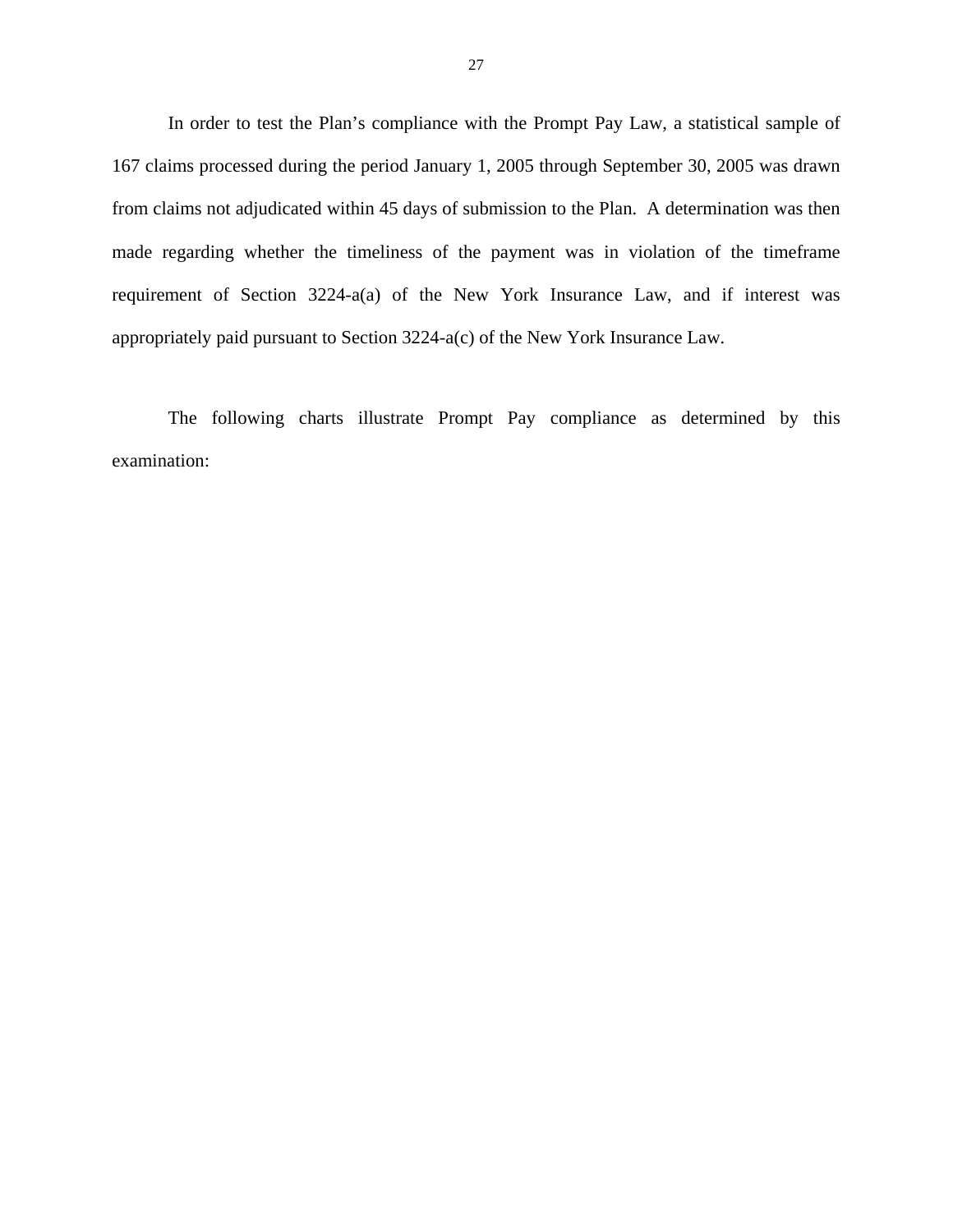| <b>Total Population</b>                   | 16,919 |
|-------------------------------------------|--------|
| Eligible population of claims adjudicated |        |
| past 45 days of receipt                   | 430    |
| Sample size                               | 167    |
| Number of claims with errors              | 161    |
| <b>Calculated error rate</b>              | 96.41% |
| Upper error limit                         | 99.23% |
| Lower error limit                         | 93.58% |
| <b>Calculated claims in error</b>         | 415    |
| Upper limit claims error                  | 427    |
| Lower limit claims in error               | 402    |

## **Summary of Violations of Section 3224-a(a) of the New York Insurance Law**

Note: The upper and lower violation limits represent the range of potential error (e.g. if 100 samples were selected the rate of error would fall between these limits 95 times).

#### **Summary of Violations of Section 3224-a(c) of the New York Insurance Law**

| <b>Total Population</b>             | 16,919 |
|-------------------------------------|--------|
| Eligible population of claims       |        |
| adjudicated past 45 days of receipt | 430    |
| Sample size                         | 167    |
| Number of claims with errors        | 25     |
| <b>Calculated error rate</b>        | 14.97% |
| Upper error limit                   | 20.38% |
| Lower error limit                   | 9.56%  |
| <b>Calculated claims in error</b>   | 64     |
|                                     |        |
| Upper limit claims in error         | 88     |

Note: The upper and lower violation limits represent the range of potential error (e.g. if 100 samples were selected the rate of error would fall between these limits 95 times).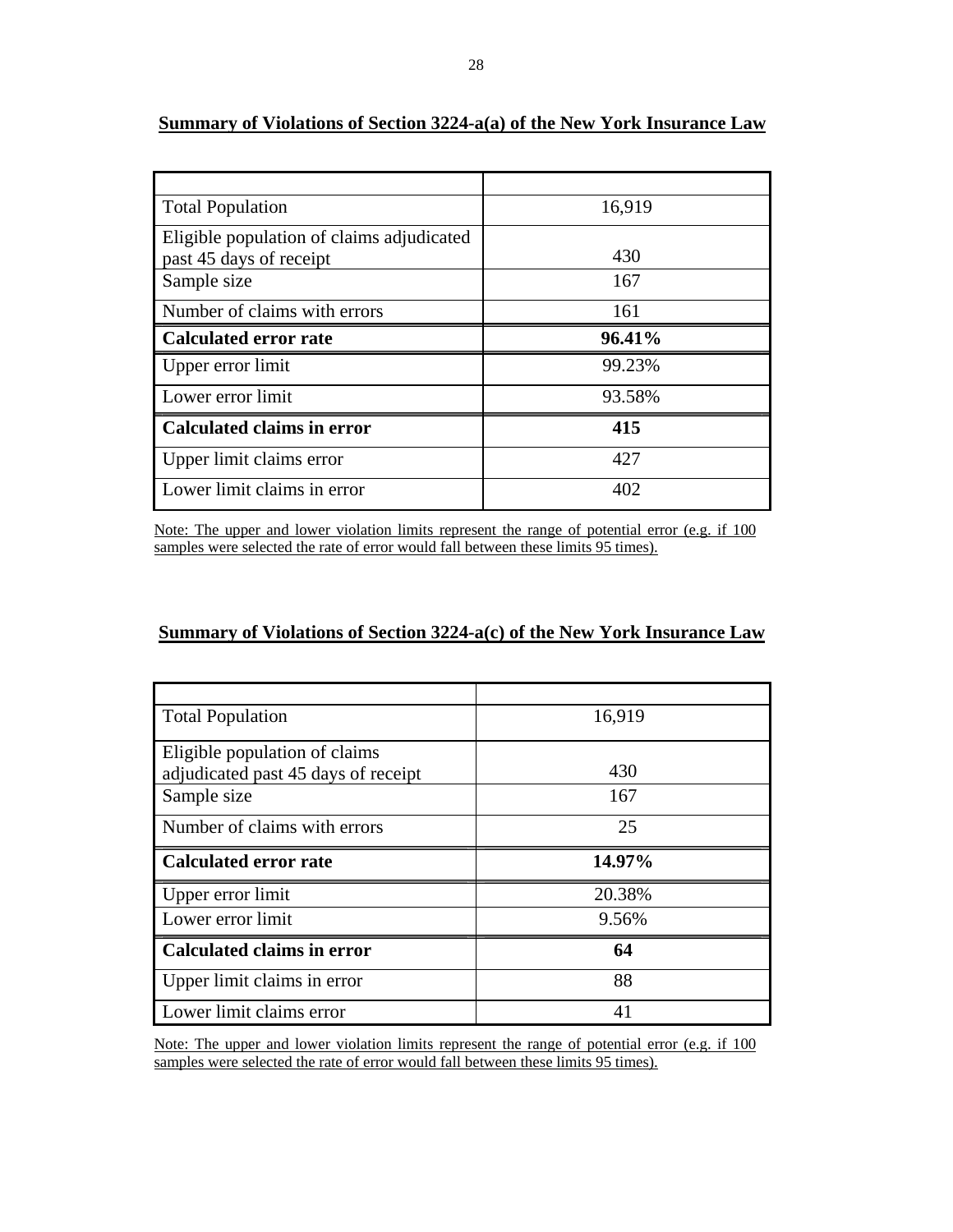It should be noted that the extrapolated number of violations relates only to the population of claims used for the sample, which consisted of only those claims adjudicated over forty-five days from receipt, based upon the examiner's calculation for claims adjudicated by the Plan during the period January 1, 2005 through September 30, 2005.

The population of network claims adjudicated after forty-five days from the date of receipt for the Plan consisted of 430 claims, out of 16,919 claims processed by it during the period January 1, 2005 through September 30, 2005.

It is recommended that the Plan take steps to ensure that the provisions of Section 3224-a(a) of the New York Insurance Law, regarding the prompt payment of claims, are fully implemented and complied with.

It is also recommended that the Plan implement the necessary procedures and training in order to ensure compliance with Section 3224-a(a) of the New York Insurance Law.

It is further recommended that the Plan comply with the requirements of Section 3224 a(c) of the New York Insurance Law by calculating interest due on all claims paid after 45 days of receipt, and remitting interest due on all applicable claims.

Section 3224-a(b) of the New York Insurance Law, "Standards for prompt, fair and equitable settlement of claims for health care and payments for health care services" (Prompt Pay Law) requires all insurers to issue claim denials or request all additional information needed to determine liability to pay the claim within 30 days of receipt of the claim.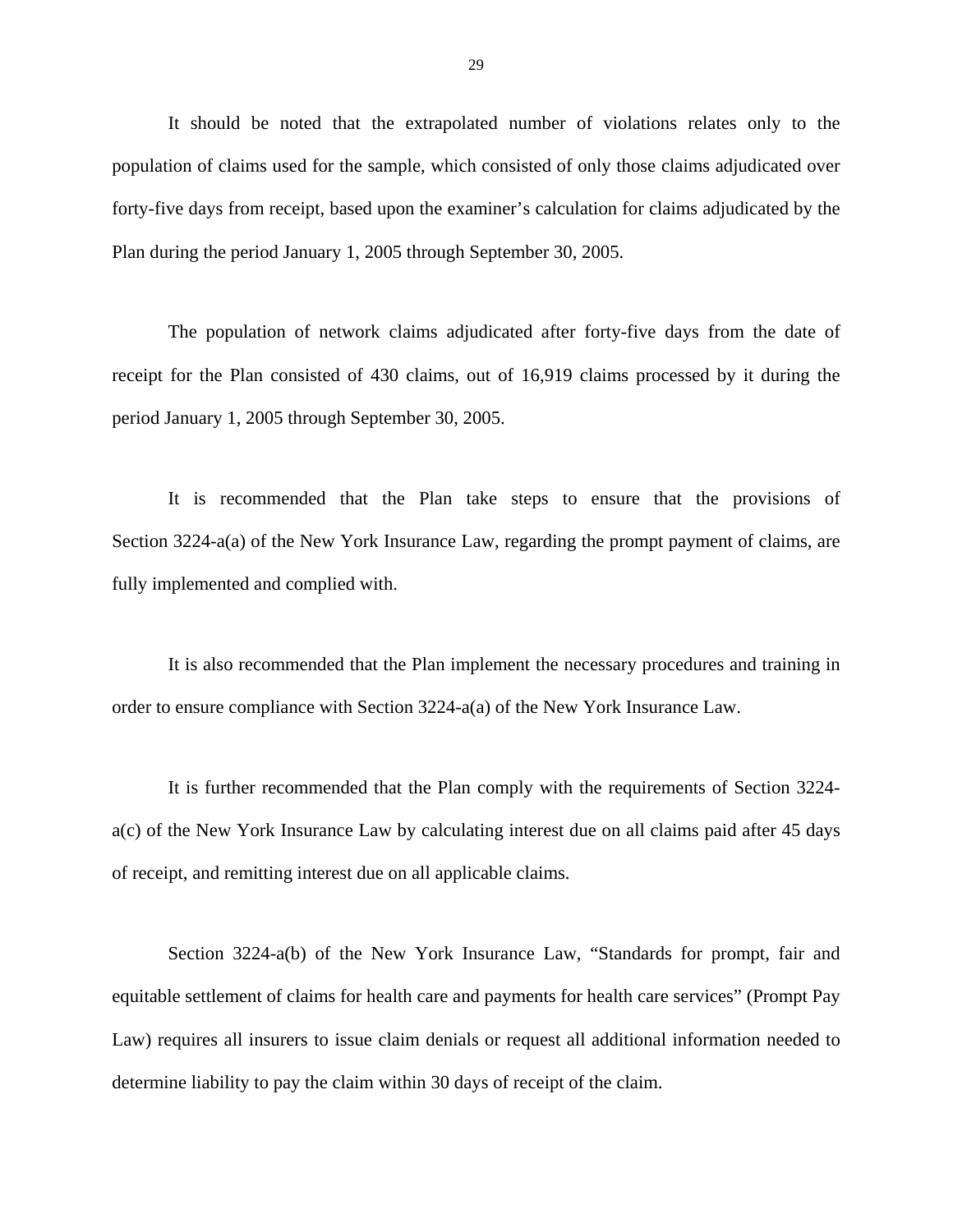Section 3224-a(b)(1) of the New York Insurance Law states:

 licensed or certified pursuant to article forty-three of this chapter or article forty- the benefits covered under a contract or agreement, or the manner in which and notify the policyholder, covered person or health care provider in writing "In a case where the obligation of an insurer or an organization or corporation four of the public health law to pay a claim or make a payment for health care services rendered is not reasonably clear due to a good faith dispute regarding the eligibility of a person for coverage, the liability of another insurer or corporation or organization for all or part of the claim, the amount of the claim, services were accessed or provided, an insurer or organization or corporation shall pay any undisputed portion of the claim in accordance with this subsection within thirty calendar days of the receipt of the claim.

(1) that it is not obligated to pay the claim or make the medical payment, stating the specific reasons why it is not liable; or

(2) to request all additional information needed to determine liability to pay the claim or make the health care payment."

Network claims on the claims data file provided to the examiners that were not paid, and for which the Plan had not issued a denial or sent a request for additional information within 30 days of receipt were segregated. There were 170 claims that were identified as within this category. A sample of 25 of these claims was selected for review and the following was noted:

- The review found that 23 of the 25 claims were denied, and that VNS CHOICE failed to issue the denial letter within 30 days of receipt of the claim as is required by the above statute. Approximately half of these claims were denied because they were duplicate submissions, or they were paid as part of another claim; the balance were denied for various other reasons.
- The review found that 2 of the 25 claims required additional information to pay the claim. VNS CHOICE failed to send a letter, for either claim, requesting the additional information within 30 days of receipt of the claim.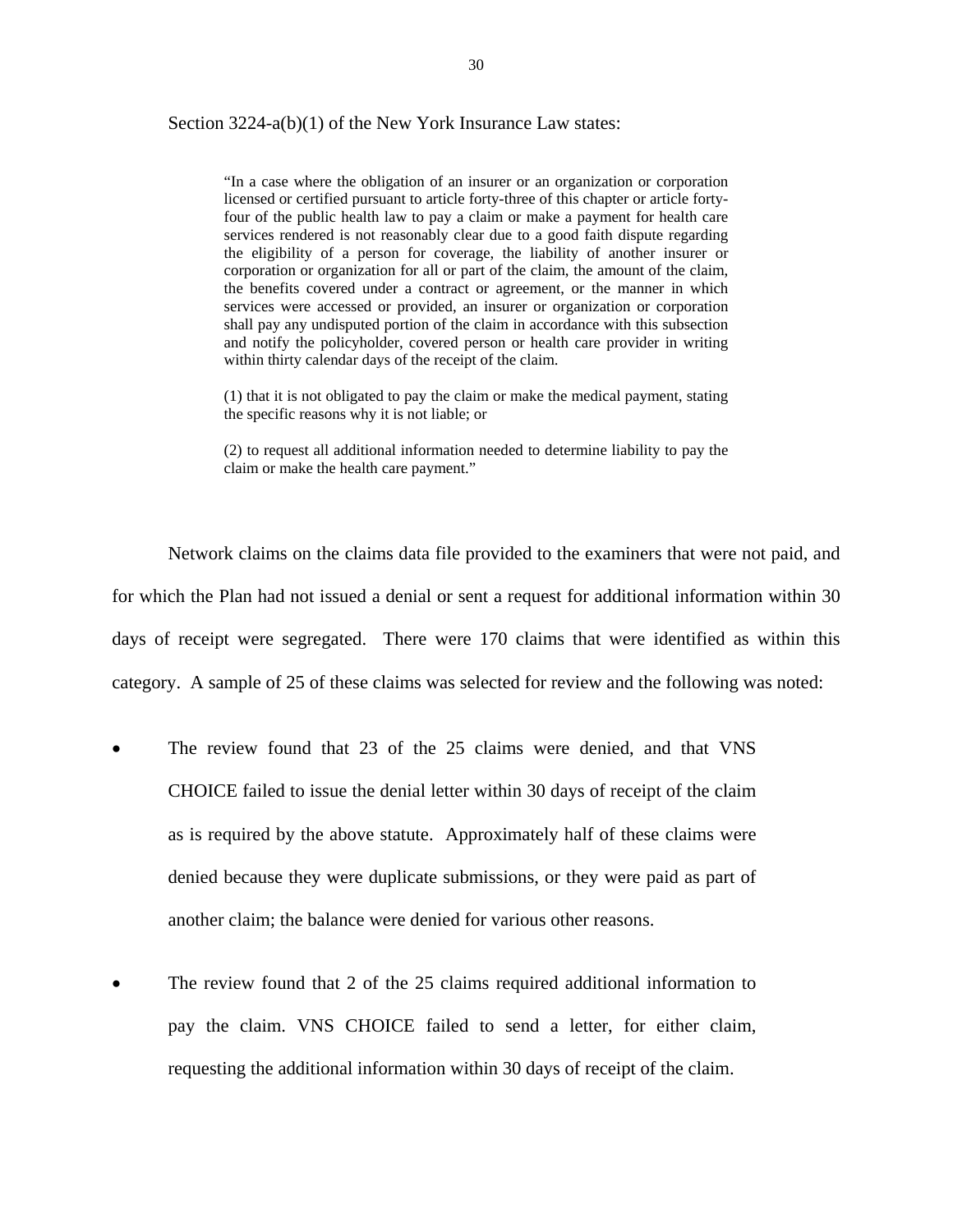<span id="page-32-0"></span>It is recommended that VNS CHOICE comply with the requirements of Section 3224 a(b)(1) of the New York Insurance Law by issuing denials, or requesting additional information needed to adjudicate claims, within 30 days of receipt of the claim.

#### C. Utilization Review

VNS CHOICE provided the examiners with a log containing 52 utilization review files covering the period January 1, 2005 through September 30, 2005. A sample of 15 cases was selected for review by the examiners.

Section 4903(2) of the New York Public Health Law states:

and in writing within one business day of receipt of the necessary information. "A utilization review agent shall make a determination involving continued or extended health care services, or additional services for an enrollee undergoing a course of continued treatment prescribed by a health care provider and provide notice of such determination to the enrollee or the enrollee's designee, which may be satisfied by notice to the enrollee's health care provider, by telephone Notification of continued or extended services shall include the number of extended services approved, the new total of approved services, the date of onset of services and the next review date."

For three of the fifteen files reviewed, VNS CHOICE failed to maintain documentation on when the letter of determination was issued to the enrollee.

It is recommended that the Plan implement the necessary procedures and training to ensure that determination letters are sent to enrollees, in compliance with the requirements of Section 4903(2) of the New York Public Health Law.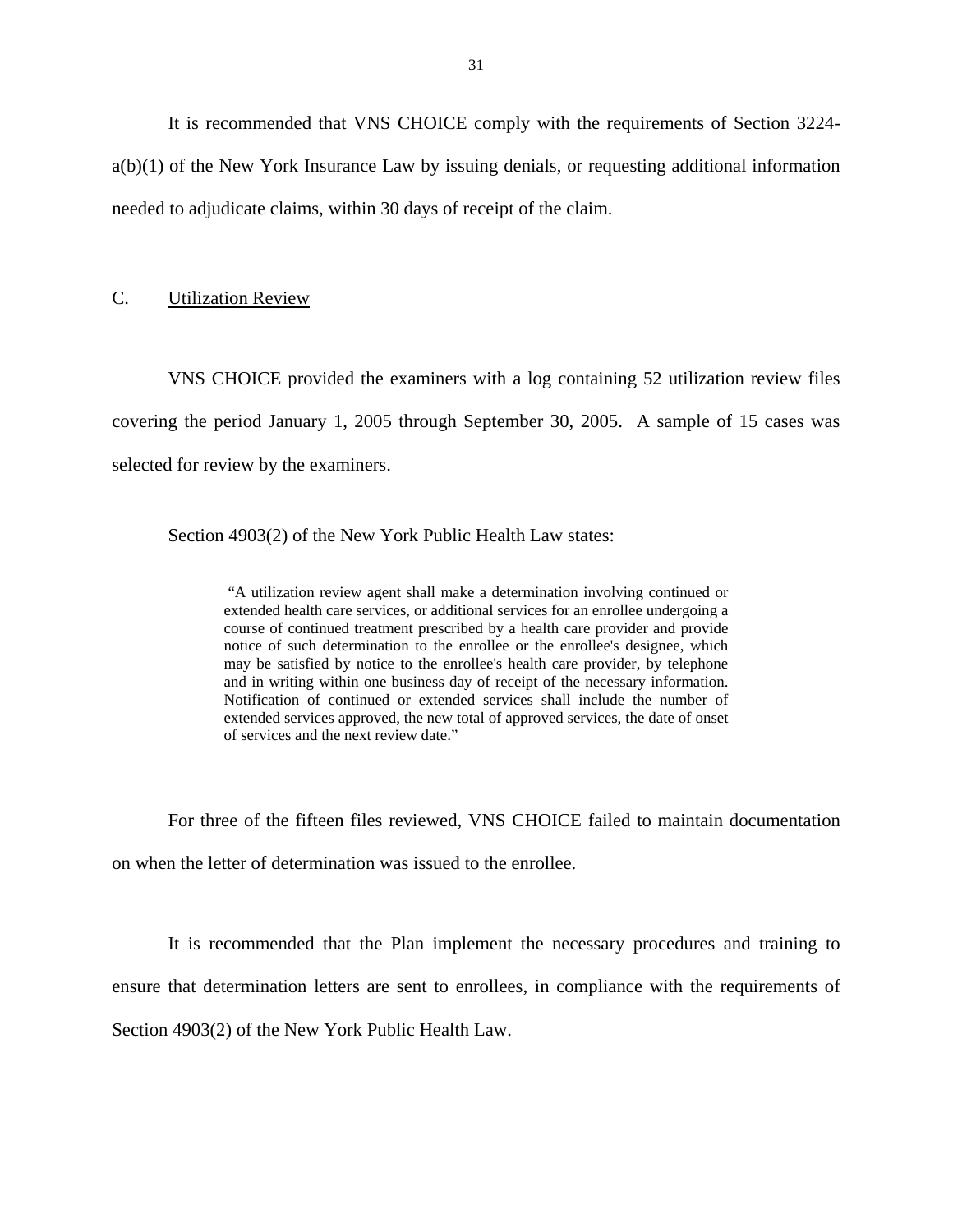Further, Section 243.2(b)(8) of Department Regulation No. 152 (11 NYCRR 243) which sets forth standards of retention of records by an insurer states:

"Except as otherwise required by law or regulation, an insurer shall maintain:

Any other record for six calendar years from its creation or until after the filing of a report on examination or the conclusion of an investigation in which the record was subject to review."

It is recommended that the Plan comply with the requirements of Section 243.2(b)(8) of Department Regulation 152 and retain all required documentation for its utilization review files for 6 calendar years, or until after the filing of a report on examination or the conclusion of an investigation in which the record was subject to review.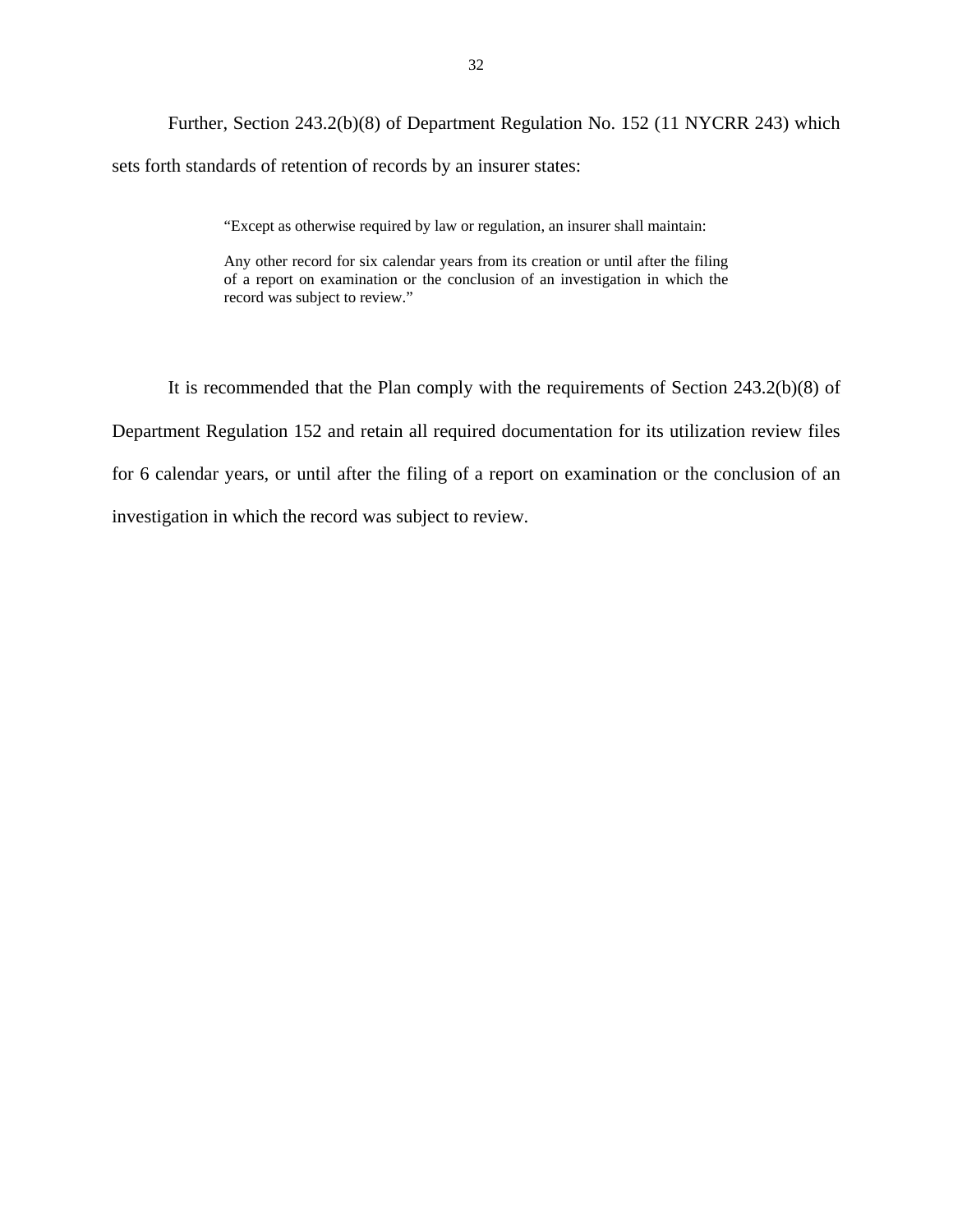## **6. SUMMARY OF COMMENTS AND RECOMMENDATIONS**

## **ITEM** PAGE NO.

#### **Inter-Company Agreements**

A. Inter-Company Agreements<br>It is recommended that VNS CHOICE comply with the requirements of Part 98-1.10(c) of the Administrative Rules and Regulations of the Health Department by getting written (prior) approval from the New York State Departments of Health and Insurance for all inter-company agreements entered into. 12

## B. Conflict of Interest Policy

- i. It is recommended that all conflict of interest statements be fully completed, signed, and returned by each applicable board member/employee, and that they be returned within the required timeframe. 14
- ii. It is also recommended that all conflict of interest forms be reviewed by an officer of the Plan designated by the Plan's board of directors. 14

#### **Accounts and Records**

- C. Accounts and Records<br>i. It is recommended that the Plan comply with the cost report instructions by reporting its liabilities for claim adjustment expenses and administrative expenses separately from claim expenses on its cost report filings. 14
	- ii. It is recommended that the Plan record the actual expenses paid on its claim lag tables. 15
	- iii. It is recommended that the Plan comply with the requirements of FASB Statement of Financial Accounting Concepts No. 6, and record only those assets that comply with the definition of a leasehold improvement as an admitted asset in its cost report filings with this Department. 15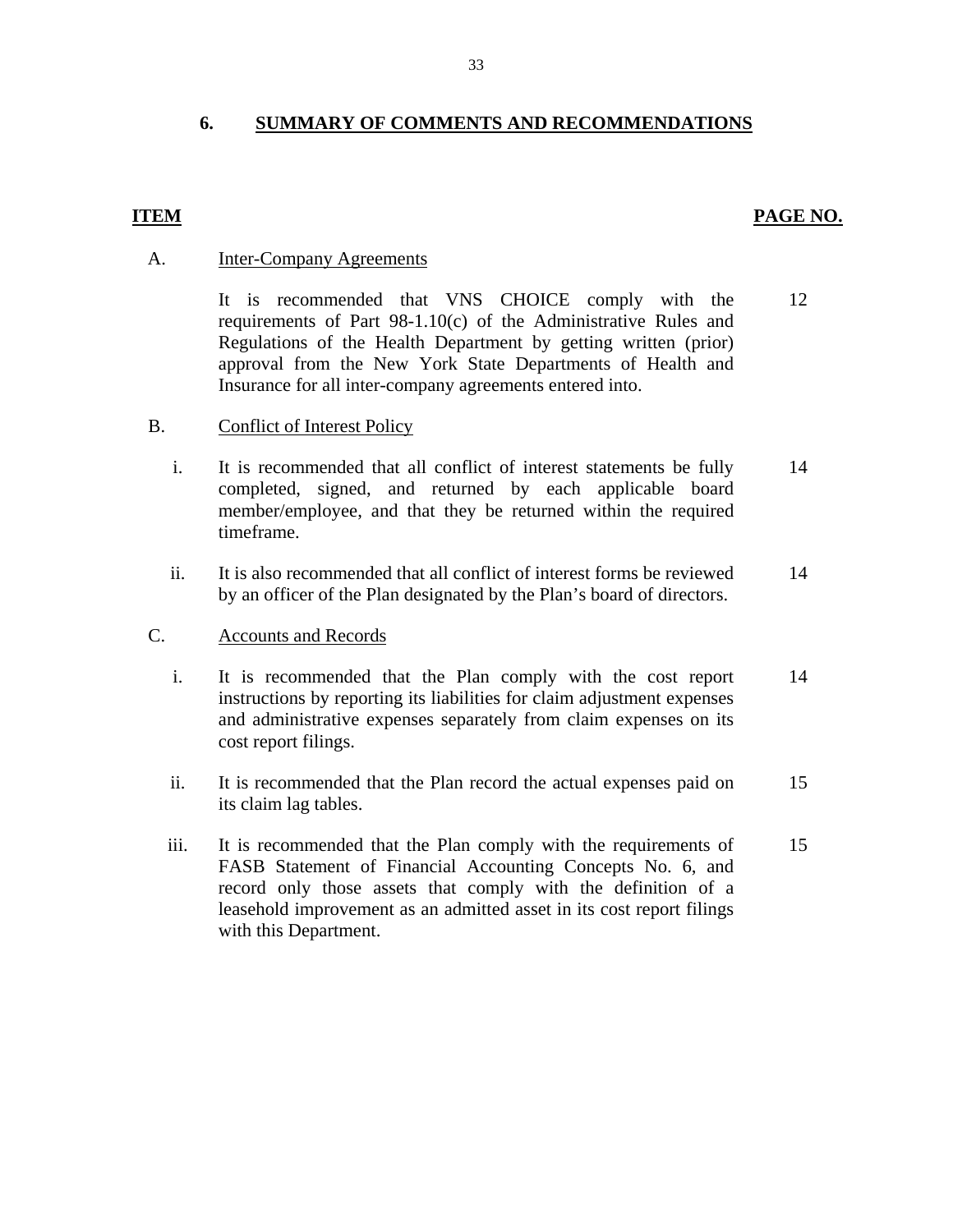## **ITEM** PAGE NO.

## C. Accounts and Records

- iv. It is recommended that the Plan comply with the requirements of Section 243.2(b)(8) of Department Regulation 152, by maintaining all source documents for six calendar years from their creation, or until after the filing of the report on examination in which the record was subject to review, whichever is longer. 16
- v. It is recommended that the aforementioned custodial agreement be revised to make VNS CHOICE and Chase Manhattan Bank the principal parties. 17
- vi. It is recommended that the Plan then amend the custodial agreement with Chase Manhattan Bank to include the abovementioned provisions requiring: the bank to maintain in-force Bankers Blanket Bond Insurance, that the custodian will give the securities it holds the same care as its own property, that the custodian will furnish VNS CHOICE with appropriate affidavits, and that the custodian will allow the insurer the opportunity to obtain the most recent report on the review of the custodian's system of internal controls. 17

## D. Prompt Pay Law

- i. It is recommended that the Plan take steps to ensure that the provisions of Section 3224-a(a) of the New York Insurance Law, regarding the prompt payment of claims, are fully implemented and complied with. 29
- ii. It is also recommended that the Plan implement the necessary procedures and training in order to ensure compliance with Section 3224-a(a) of the New York Insurance Law. 29
- iii. It is further recommended that the Plan comply with the requirements of Section 3224-a(c) of the New York Insurance Law by calculating interest due on all claims paid after 45 days of receipt, and remitting interest due on all applicable claims. 29
- to adjudicate claims, within 30 days of receipt of the claim. iv. It is recommended that VNS CHOICE comply with the requirements of Section 3224-a(b)(1) of the New York Insurance Law by issuing denials, or requesting additional information needed It is recommended that VNS CHOICE comply with the 31 requirements of Section 3224-a(b)(1) of the New York Insurance Law by issuing denials, or requesting additional information needed to adjudicate claims, within 30 days o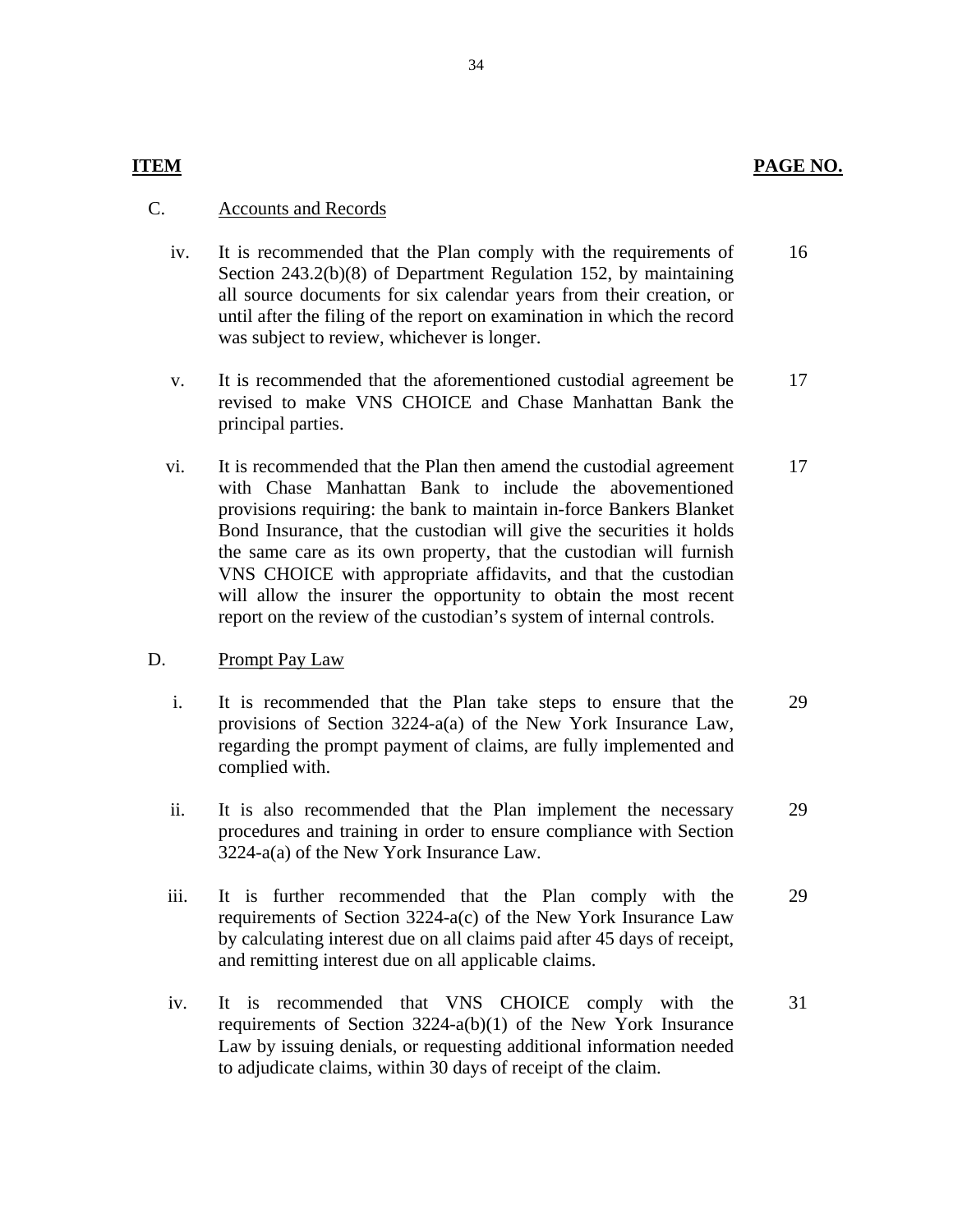## **PAGE NO.**

## **ITEM**

## E. **Utilization Review**

- i. It is recommended that the Plan implement the necessary procedures and training to ensure that determination letters are sent to enrollees, in compliance with the requirements of Section 4903(2) of the New York Public Health Law. 31
- ii. It is recommended that the Plan comply with the requirements of Section 243.2(b)(8) of Department Regulation 152 and retain all required documentation for its utilization review files for 6 calendar years, or until after the filing of a report on examination or the conclusion of an investigation in which the record was subject to review. 32